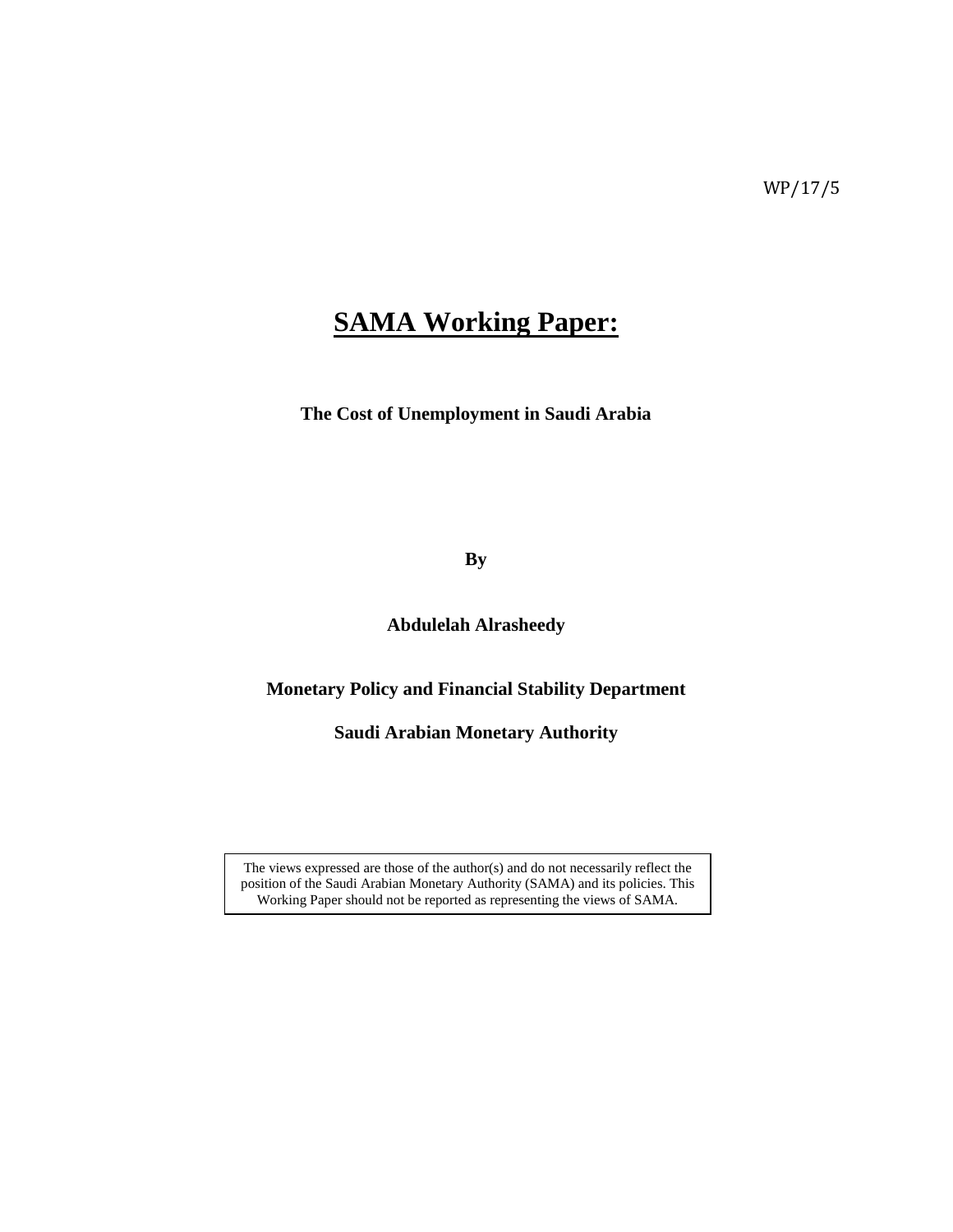# **The Cost of Unemployment in Saudi Arabia**

**By**

# **Abdulelah Alrasheedy<sup>1</sup>**

### **Monetary Policy and Financial Stability Department**

# **Saudi Arabian Monetary Authority**

# ABSTRACT

After a prosperous youth starting from the early 1900s, Saudi Arabia is finally starting to face some of its first real challenges of the 21st century in the form of high rate of unemployment. This paper seeks to determine the root causes of the persistent rise in unemployment in Saudi Arabia. In addition to more general causes, it also looks at the historical foundations of the problem of unemployment in the nation. The paper explains the high economic and social costs of unemployment and also determines the empirical relationship between unemployment and loss in Gross Domestic Product (GDP), utilizing Okun's law and applying recently developed panel econometrics techniques. Additional details about the social costs of unemployment are also explained. The *primary* goal of the paper is to develop an approach to estimate the cost of unemployment in Saudi Arabia more accurately. This paper utilizes alternative approaches such as the *average product method* as a failsafe to double-check in situations where Okun's law could not be applied. Thus, this paper will detail the potential risks that threaten the nation as an effect of unemployment. Finally, the main findings of this paper is that the loss of the total real GDP is \$ 95 billion, while the loss of the non-oil real GDP is \$ 52 billion as a result of 1,687,313 Saudis unemployed.

Keywords: Saudi Arabia, Labor Force, Unemployment, Economic Cost, Social Cost, Okun's

Law

 $\overline{\phantom{a}}$ 

JEL classification codes: B22, C20, C23, C13, D2, D24, E11

<sup>1</sup> Contact Details: Abdulelah Alrasheedy, Email: asalrashidi@sama.gov.sa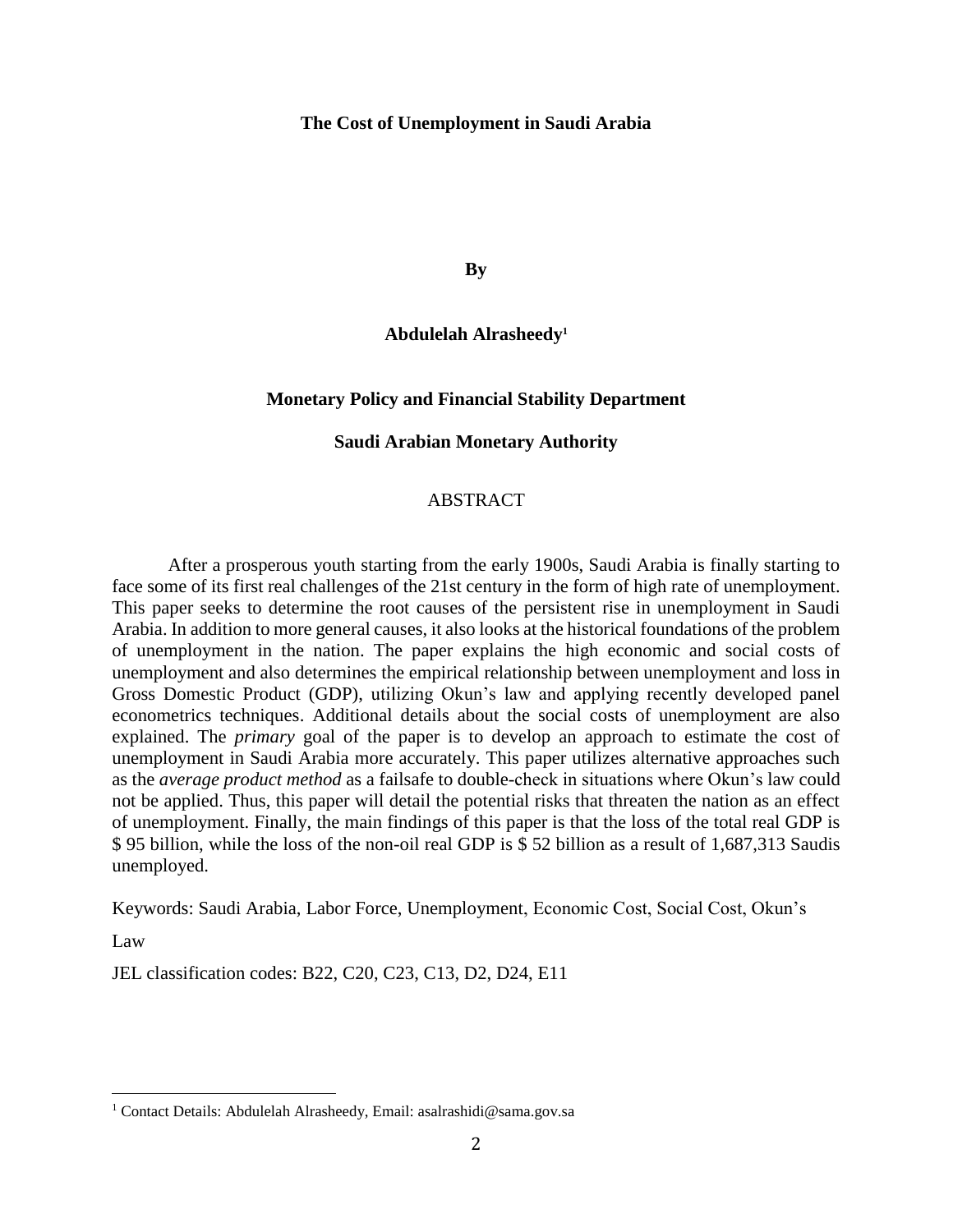## **Introduction**

The most obvious indicator of social and economic problems in a society is unemployment. Theoretically, high unemployment is very costly, both economically and socially, in any society while low unemployment rates can benefit the society as a whole. This paper does not go so far as to explore the idea of full employment as is, and its myriad benefits are beyond the purview of this paper and can be discussed in a later work. Instead, this paper focuses primarily on developing an accurate portrayal of the cost of unemployment. Since the economy and society are in a somewhat symbiotic relationship, any changes to either can lead to different effects rippling out across one another. Unemployment is a phenomenon that has held interest within the economic and scientific community long enough to have been studied by several fields and from different viewpoints. For the sake of identifying the root causes of unemployment, economists have found it necessary to distinguish the unique forms of unemployment. The types of unemployment identified and categorized thus far are Cyclical Unemployment, Frictional Unemployment, Seasonal Unemployment, and Structural Unemployment.

The General Authority for Statistics (GaStat) indicated that the rate of unemployment in Saudi nationals was 12.2% in 2016 (GaStat, 2016). In fact, nearly 34.5% of all Saudi Arabian adult females and 5.9 % of Saudi Arabian adult males are unemployed. However, the highest levels of unemployment are found in youth populations where 40% of all citizens under the age of 35 have no stable form of employment. Moreover, with over 35% of the population being under the age of 19, and with increasing labor force participation of women, the rising number of Saudi citizens entering the workforce will exacerbate the problem of unemployment unless more jobs are created, or expatriates are reduced.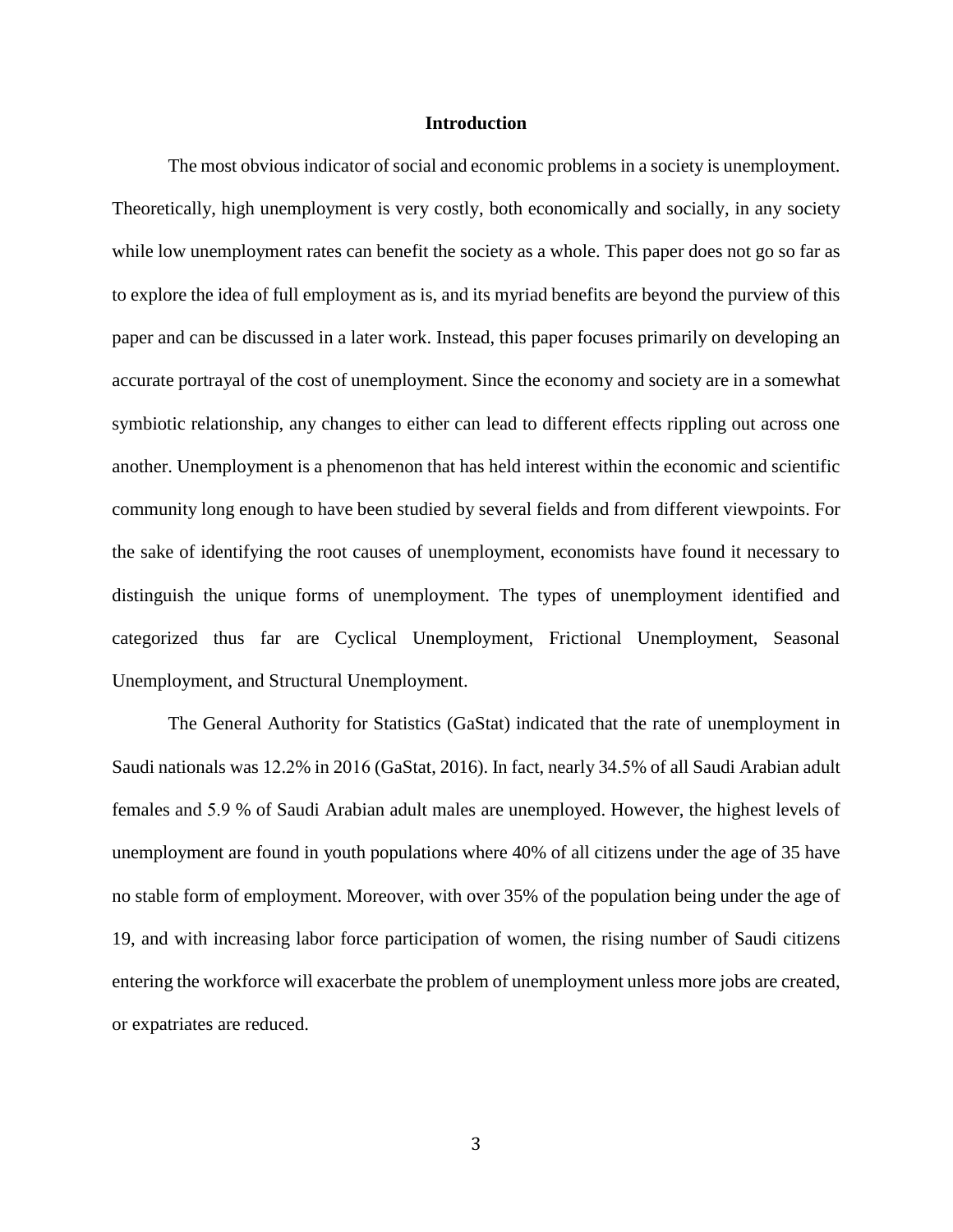The government has taken some steps to reduce persistent unemployment among the Saudi youth with attempts to place Saudi nationals in jobs that would typically be filled by foreign workers who currently make up 32.7% of the total Saudi population, about 8.1% of total employees in the public sector and a staggering 84.5% of the total employees in the private sector. The government is working to alleviate the associated costs of unemployment as well as trying to solve the problem of unemployment itself. Thus, this paper is devoted to illustrating the social and economic costs of unemployment in the case of Saudi Arabia. More precisely, this paper provides further insight into the use of Okun's law (and backup methods like the average product method in certain cases) to closely estimate the economic costs of increasing unemployment rate.

# **Literature Review**

This section is dedicated to an exploration of previous studies that have both theoretically and empirically approached the issue of unemployment in Saudi Arabia. The section commences with an analysis of prior studies that have covered the topic of unemployment in the Kingdom of Saudi Arabia to illustrate the loss of output as a consequence of the increase in unemployment, and the use of Okun's law.

## **Previous Studies on Unemployment**

Thorough research into previous studies reveals a general consensus that the unemployment in Saudi Arabia is involuntary and most closely resembles structural unemployment. However, the structural unemployment in Saudi Arabia shows that the younger generation fails to fit into industrial organizations despite technological shifts being relatively insignificant. In the same context, the majority of prior studies tend to attribute unemployment in Saudi Arabia to a disequilibrium between current education outputs, expertise, and laborer attributes in relation to the current labor market demands.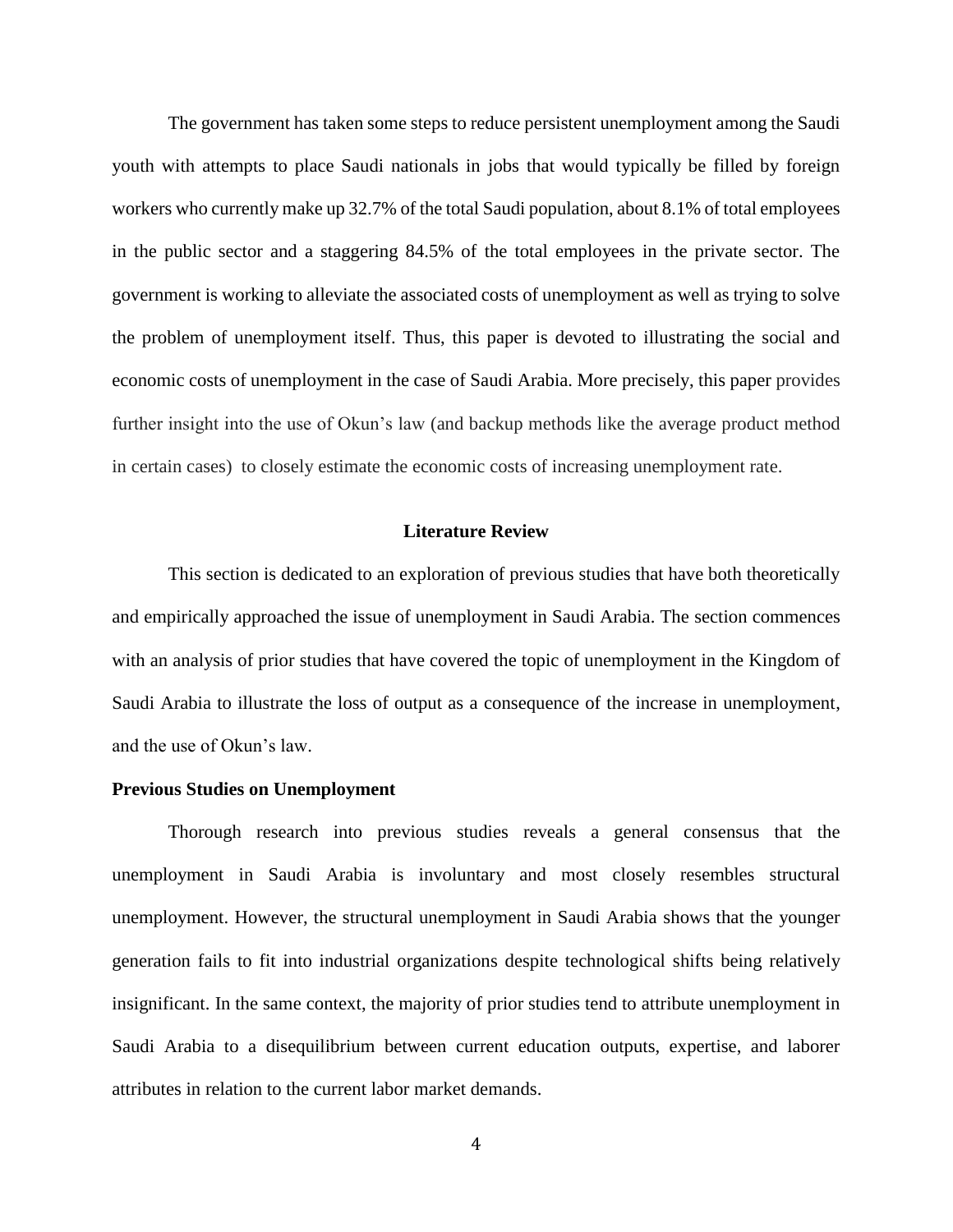Al-Harthi (2000) concluded that unemployment among eligible Saudi males could be classified as structural unemployment because the education outputs entering the labor force every year are ill-suited to satisfy the current labor force needs. However, he argued that the Saudization program could be an effective solution for this issue if it were to place more emphasis on creating jobs that consider the skills of native-born entrants to the labor market instead of ill-fitting jobs that are currently populated by foreign workers. Moreover, Al-Asmari (2008) studied the current status of the Saudi labor force and the impact of "Saudization" as a solution for the high rate of unemployment. He reached the same conclusion Al-Harthi had, which indicated that the high rate of unemployment is caused by the traditional education system. This system focuses on creating output that appeals to the public sector. Those citizens who have received an education in the country typically feel better prepared for, and thus prefer to work in, the public sector. Additionally, they feel that positions in the public sector offer better job security, higher salaries, and shorter working hours compared with the private sector. Moreover, Al-Asmari highlighted the impact of the large ratio of expatriate workers in the Saudi labor force. He emphasized that the lower pay for foreign workers makes them desirable for private sector companies who often give them preference over Saudi nationals, essentially exacerbating the unemployment issue in the nation.

On the same track, Al Fakeeh (2009) analyzed the phenomenon of unemployment by examining only Saudi male unemployment while excluding female unemployment which she attributed to social and religious restrictions on women's workforce participation. She reached the same conclusion that there is a mismatch between education outputs and the jobs available in the market.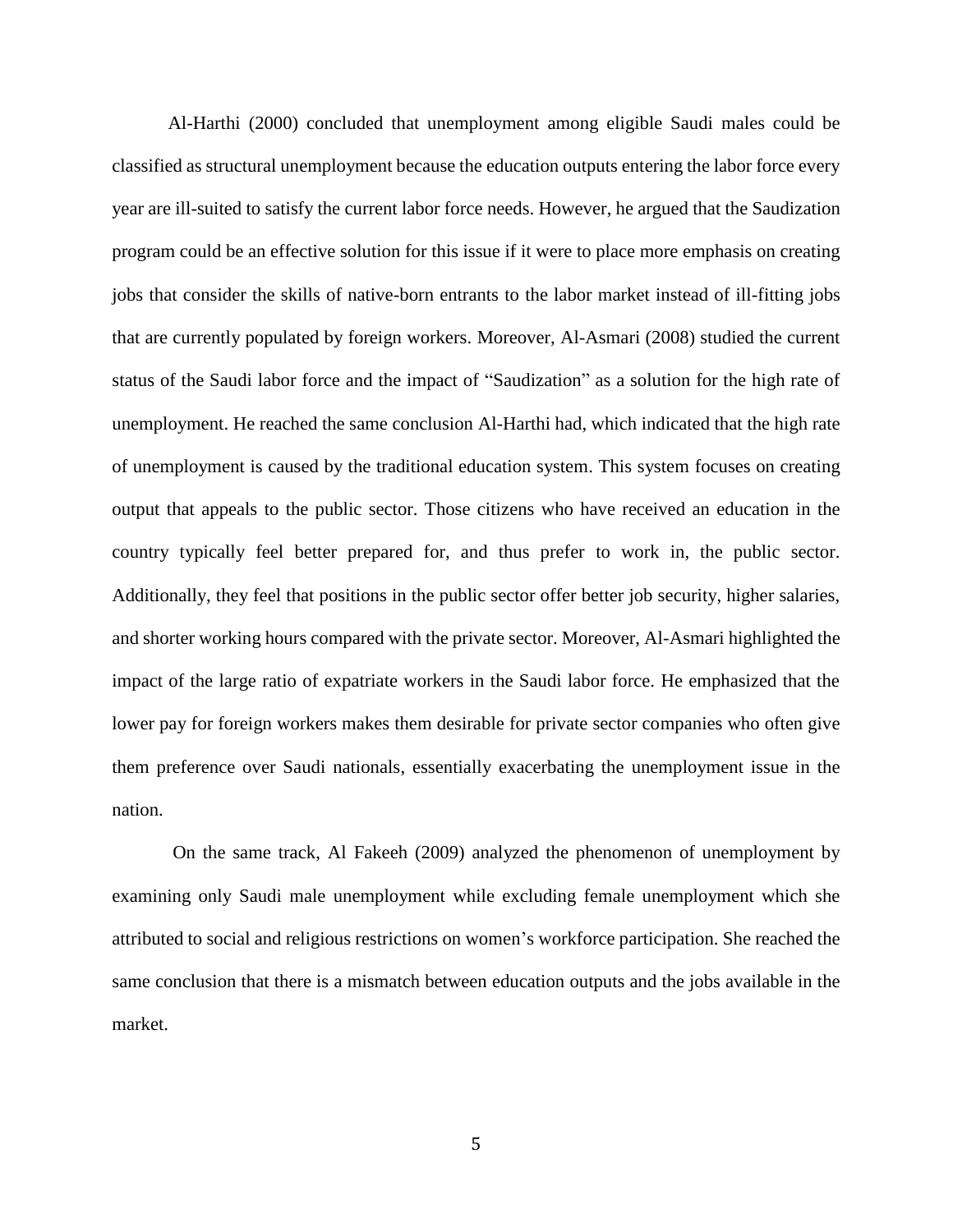Al-Dosary and Rahman (2005) explained that the efforts (Saudization) carried out by the government to reduce unemployment in Saudi Arabia have proven unsatisfactory because those efforts have not significantly reduced the rate of unemployment. The same conclusion is reached by Eldemerdash (2014) when she utilized domestic news reports as a means to illustrate the impact of nationalized employment in Saudi Arabia. In fact, she examined government attempts to solve unemployment from the first attempts at "Saudization" all the way through an analysis of the effect of other methods such as employment quotas and penalties levied against businesses who failed to employ Saudi workers. She concluded that these kinds of policies and practices are insufficient to effectively reduce unemployment among Saudi workers. Similarly, Kabli (2014) studied the effect of both the Saudization and Nitaqat programs. He found that the Saudization program had little effect on the unemployment rate of youth, which remained virtually stagnant throughout the periods in which the Saudization programs were enforced. However, he claimed that the market suffers from lack of training and technical and vocational skills. Moreover, Al Munajjed (2010) studied women's employment and the major challenges facing it in Saudi Arabia. She described the Saudi policies and programs promising to increase women's participation in the labor force. However, she blamed various social, educational, and occupational limitations for the relatively low rate of female participation in the work force.

Peck (2014) analyzed the efforts made by the Saudi government to significantly improve active labor market policies to address the serious problem of the ballooning unemployment among the youth and relatively low rates of native Saudi worker participation in the private sector. Peck's results revealed that the policies (Nitaqat program in 2011) were relatively successful, in the short run, in increasing native-born worker participation in certain companies. <sup>2</sup> However, in the long -

l

<sup>&</sup>lt;sup>2</sup> The Nitaqat program imposes a quota system on private companies, requiring them to hire a minimum number or percentage of native Saudi workers.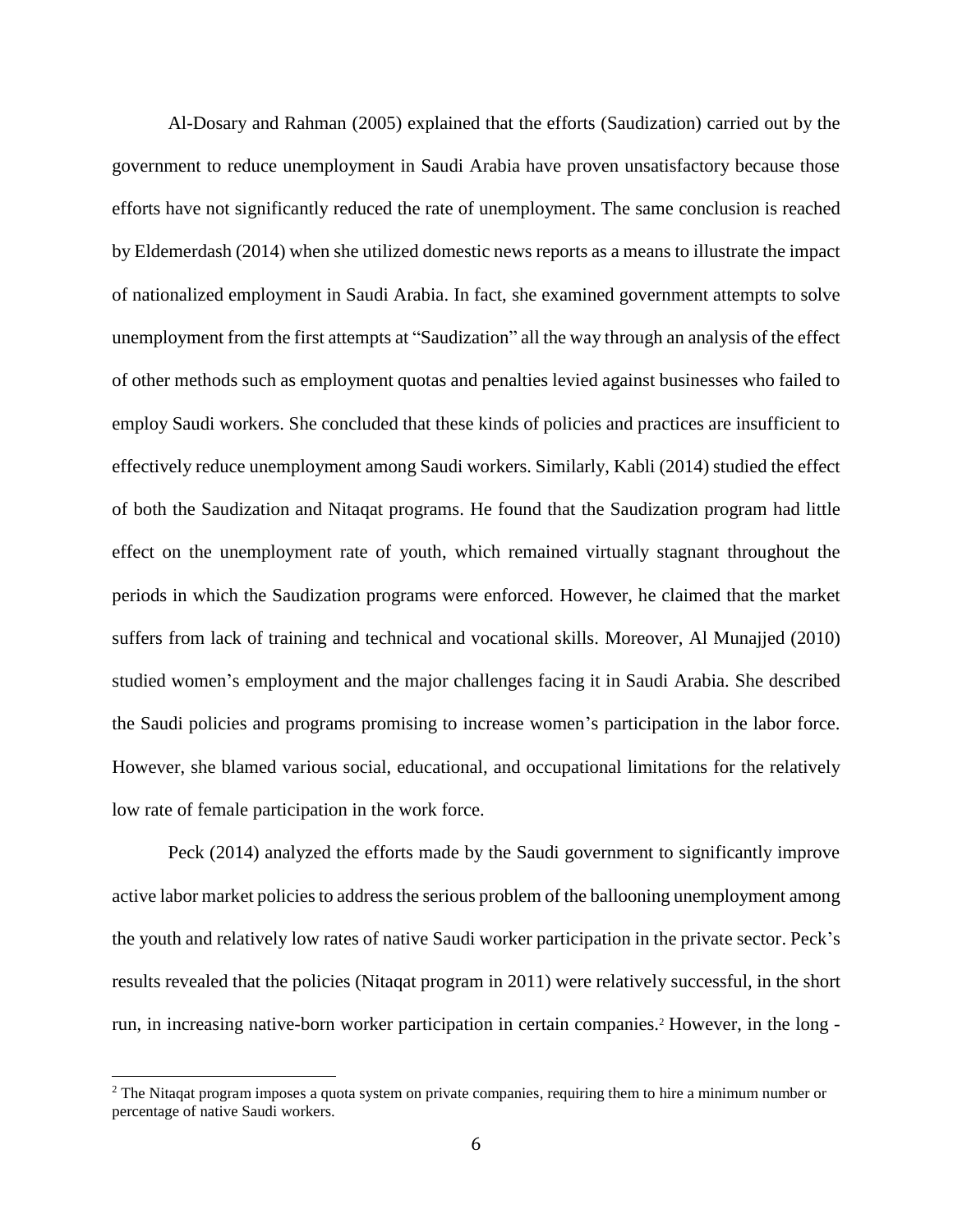run, the negative impact of the program was substantial in that 11,000 different companies or firms went out of business as a result of the burdens imposed on them through these new policies.

Finally, the IMF staff (2013) examined the Saudi labor force and concluded that Saudi policy-makers should seize the opportunity of a young and increasingly well-educated Saudi labor force to boost economic growth and living standards. Despite significant economic growth around that time, unemployment has remained very high, particularly among youth and women. In their report, the team pointed out a factor that often differentiates native workers from expatriate workers, which is that native workers are, on average, more highly educated. Additionally, they found that native-born workers represent only 17% of the total employment in the private sector, with foreign workers dominating the remaining 83%. Moreover, the team strongly emphasized the danger of such low rates of female participation in the labor force. Finally, they concluded that the cause for such high unemployment rates is the wage differential between foreign workers and nationals, while cultural gender roles and societal expectations negatively affect female participation.

In summary, most of the previous studies placed much of the blame for high rate of unemployment on the education system for not equipping the native citizens with the required skills to meet the labor needs of employers. According to previous studies, the skills that most Saudis are taught in the public school systems do not align with those required by the current labor market. Lastly, they claimed that the market suffers from the lack of training in technical and vocational skills.

#### **Previous Empirical Studies in Okun's Law**

There are very few studies that have utilized Okun's law to study the relationship between decreases in economic output and increases in unemployment rates in Saudi Arabia. Thus, this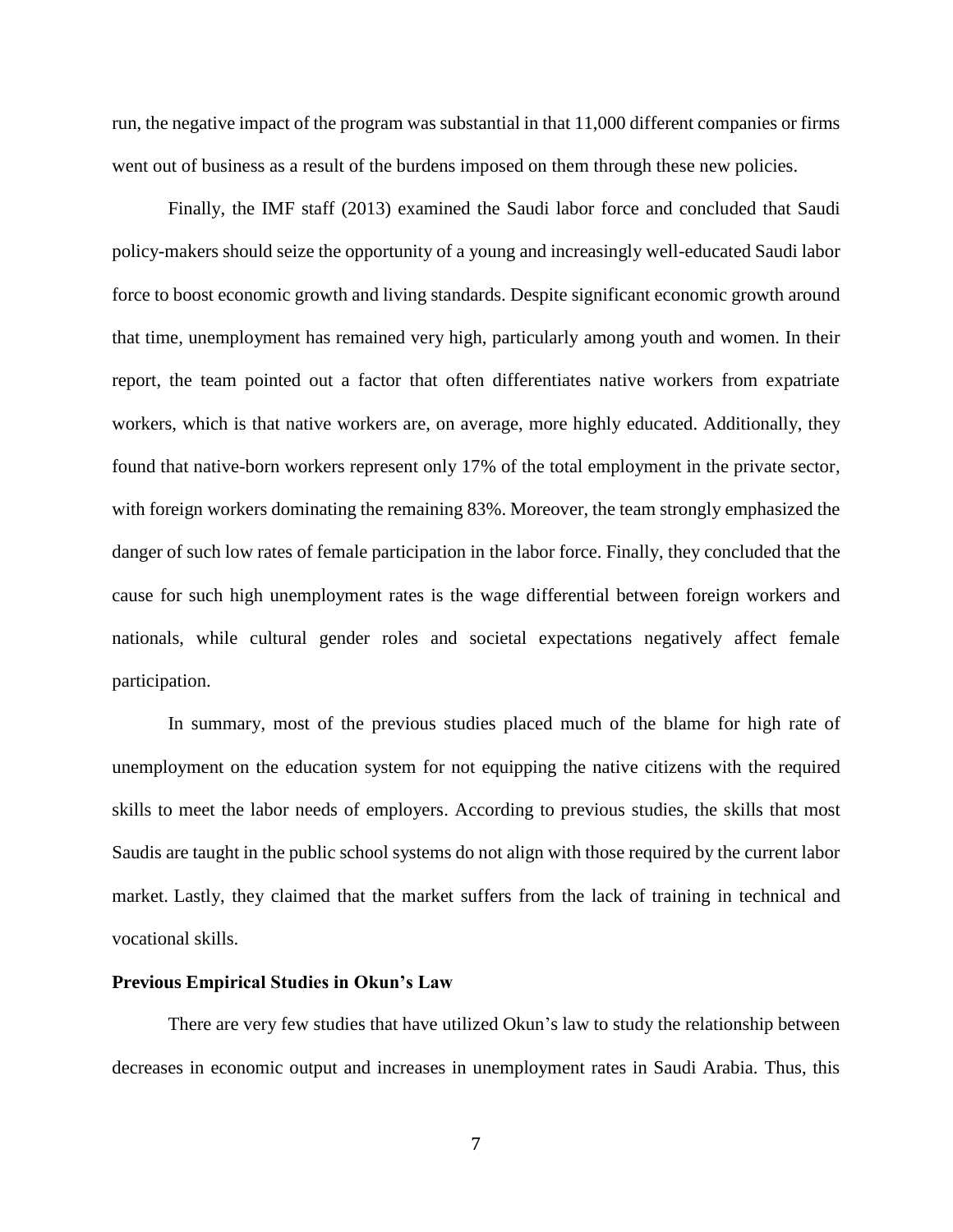paper investigated some of the few papers that have employed Okun's law to evaluate a similar phenomenon, even if some were carried out in other nations. "Okun's law" is described as the negative relationship between the growth rate of a country's output and unemployment rate as documented in the early 1960s by Arthur Okun. This law has been tested and applied to different situations, creating new versions such as the Difference version, the Gap version, the Dynamic version, and the Production version (Knotek II, 2007)*.* However, for the sake of avoiding restrictions based on assumptions required in other versions, when calculating the potential output and rate of unemployment, this paper employs the use of the Difference version.

In the original estimation of Okun's law, a 3% increase in output coincided with a 1% fall in the rate of unemployment, on average (Okun, 1965; Prachowny, 1993; Levine, 2013). Nevertheless, Okun's law has been retested recently via regressing the growth of the GDP against the change in the rate of unemployment. It was found that a 1% increase in the rate of unemployment coincides with a 2% decline in growth of output (Abel & Bernanke, 2005). Thus, the relationship between unemployment and growth in real GDP varies and can differ based on the time period and the country under investigation (Kabanova & Tregub, 2012). Recently, using annual data for the period from 2000 to 2012, Okun's law was tested in Malta. In this case, there was statistical evidence that Okun's law holds in Malta in that a 1% increase in growth of GDP decreases the rate of unemployment by 0.16% (Apap & Gravino, 2014). Also, professional forecasters believe in the validity of Okun's law and provide evidence by testing the relationship between estimated changes in the rate of unemployment and changes in real growth of output (Ball, Furceri, Leigh, & Loungani, 2013; Ball, Jalles, & Loungani, 2015).

Knotek (2007) examined how Okun's law explains short-run unemployment fluctuations within the United States since 1948, and 20 other advanced countries since 1980. He concluded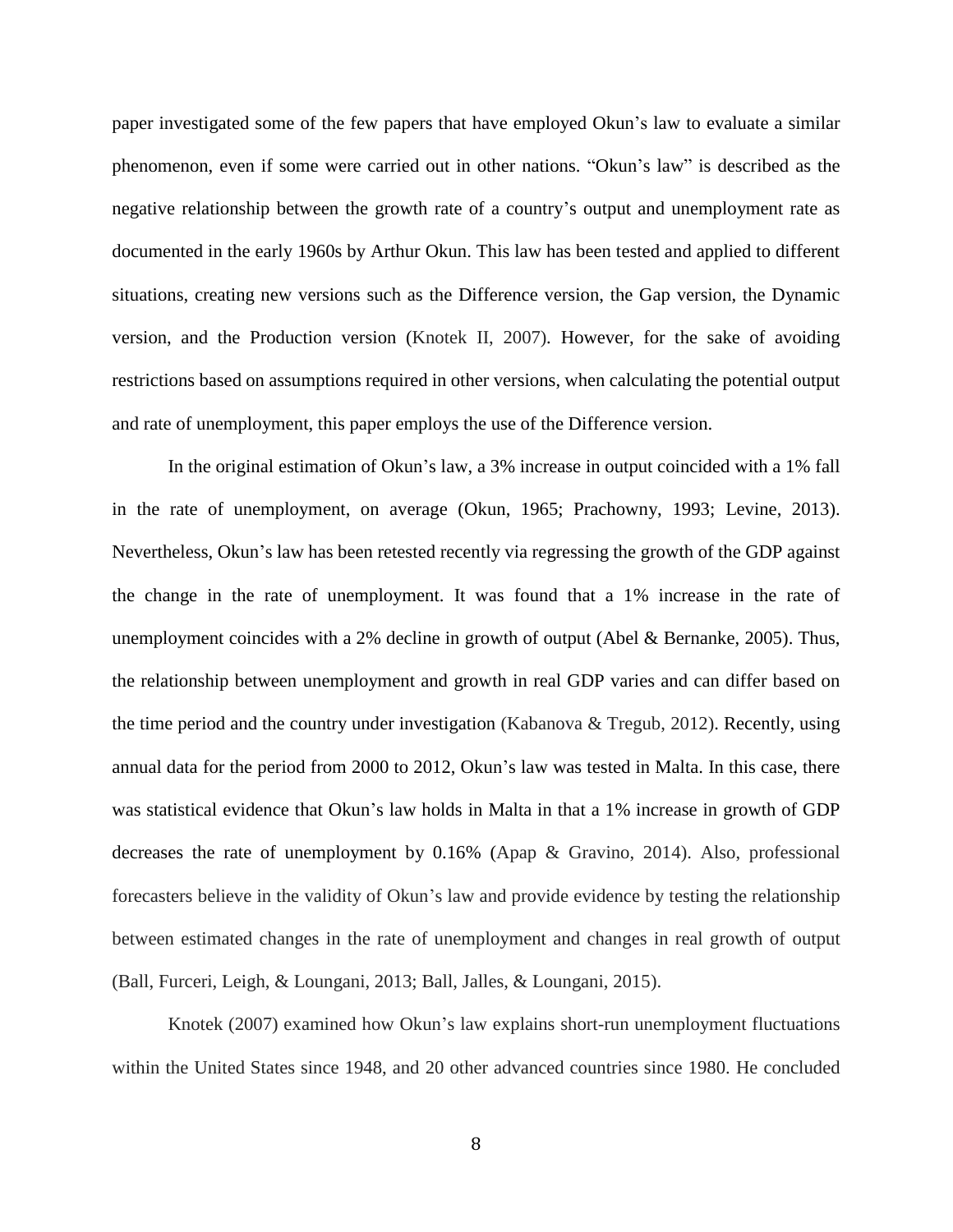that Okun's law held true and was stable in most countries. Mattoscio, Bucciarelli, Odoardi, and Persico (2012) further confirmed that a long-term relationship existed between unemployment and output. Their paper showed that there was an inverse relationship between unemployment and GDP growth for six EU countries. Cháfer (2015) found Okun's law holds in the Spanish provinces. However, there was at least one instance where Okun's law was not supported; Fatai and Bankole (2013) found that Okun's law did not apply in Nigeria, as their results showed that output and unemployment were unrelated. Additionally, there are several other papers that have statistical evidence implying that Okun's Law does not hold in certain countries, such as Pakistan (Akram, Hussain, Raza, & Masood, 2014).

In addition, certain studies were conducted testing Okun's law in Saudi Arabia. For example, Al-Qudsi (2005) utilized a combination of time series and cross sectional data to explore the effect of unemployment on the output in GCC economies. He used one of the standard model specifications of Okun's law known as gap model or gap version of Okun's law to estimate the long-run unemployment as a result of the falling of the actual output below the potential output in the GCC economies. More specifically, he used the Hodrick-Prescott filter to estimate the potential and the output gaps for each GCC country then ran the rate of unemployment on the output gap (difference between actual output and potential output) to estimate the long-run differenced rate of unemployment in the GCC countries. In short, Al-Qudsi's results revealed that the long-time differenced rate of unemployment is:  $2.65+0.65*$  g, where g stands for the output gap. This implies that if output were to fall by 5%, unemployment rates in GCC countries would rise by an average of 8.25%. Finally, on a national level, he contended that the long-run unemployment rate in Saudi Arabia is 3.3%. However, according to his estimations, if the actual output were to decline to 2.5% below its potential output, then unemployment would rise by 5.7% in the long run.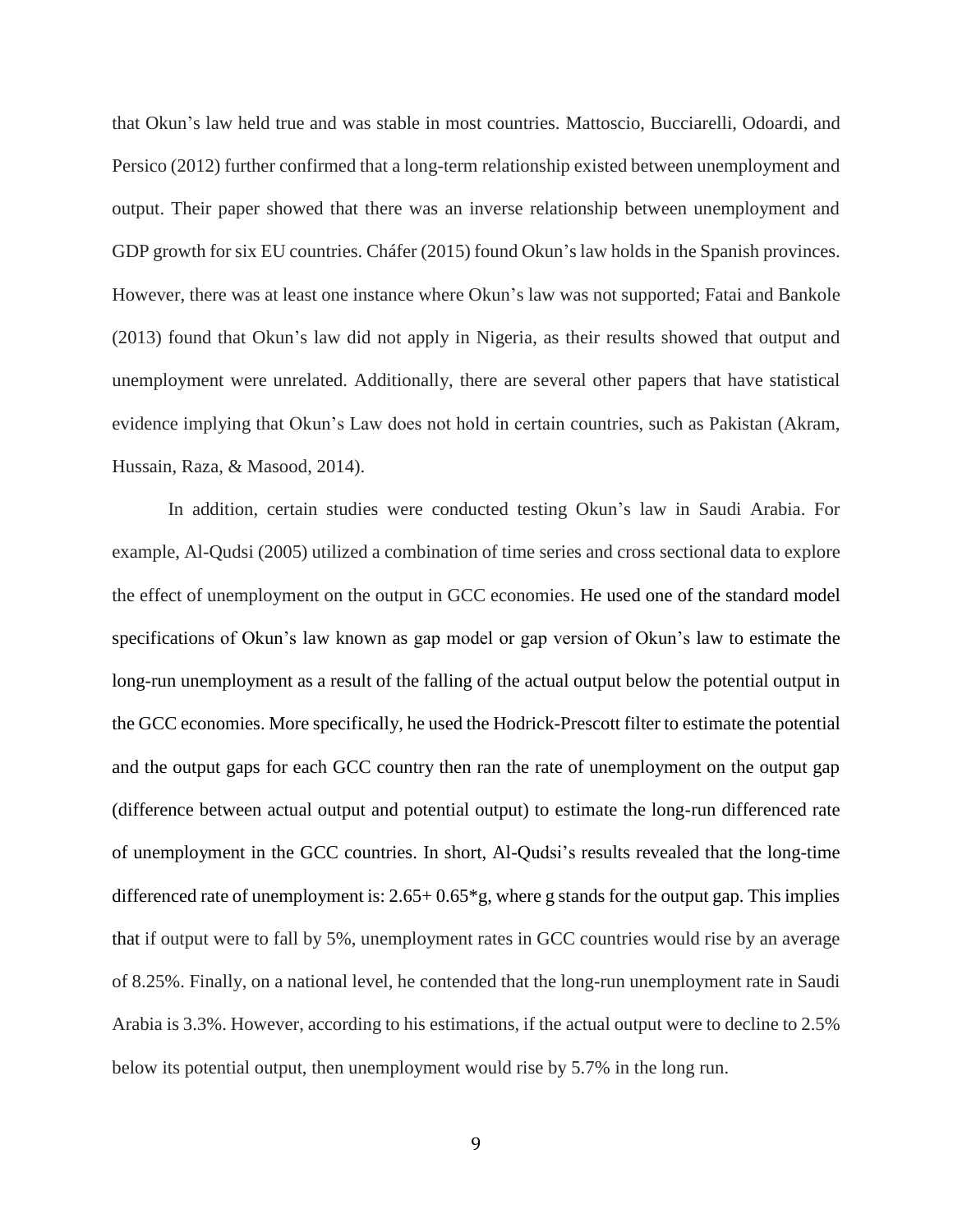Also, he estimated the relationship between unemployment, the lagged unemployment, and output gap. Based on his results, the differenced rates of unemployment are affected by higherorder differences of unemployment rates that occurred in earlier periods of time than are shown in Table 1.

Table 1.

*The Relationship Between Unemployment, Lagged Unemployment, and Output Gaps. GCC Economies 1974-2000*

| Variable                       | Coefficient | T-value |
|--------------------------------|-------------|---------|
| $\Delta t$ -2 log unemployment | $0.931*$    | 8.26    |
| $\Delta t$ -3 log unemployment | $-0.316*$   | 5.10    |
| $\Delta_{t-1}$ output gap      | $0.551**$   | 1.72    |
| Intercept                      | 0.0427      | 2.59    |
| $Source: A1$ -Oudei (2005)     |             |         |

Source: Al-Qudsi (2005)

In their paper, Al-Habees and Abu Rumman (2012) studied the relationship between unemployment and economic growth in several Arab countries, with major emphasis on the country of Jordan. They confirmed that a negative relationship exists between economic growth and rates of unemployment in most Arab countries. Although many of the countries could obtain high levels of growth, very little effect on the significantly high unemployment rates could be seen. Al-Habees and Abu Rumman (2012) attributed this insignificant reduction in unemployment to the nature of the growth achieved in these countries. For instance, growth within the Saudi Arabian economy depends on the oil sector, which is heavily capital intensive.

Ramady (2010) studied the Saudi government's urgent priority of tackling the unemployment rate in Saudi Arabia. He illustrated the consequences of unemployment in terms of reduced output, lower standards of living, and high rates of dependency. He used Okun's law to estimate Saudi Arabia's potential output losses due to the already high and continually increasing unemployment, which he found to be close SR 968 billion for the period from 1993 to 2008.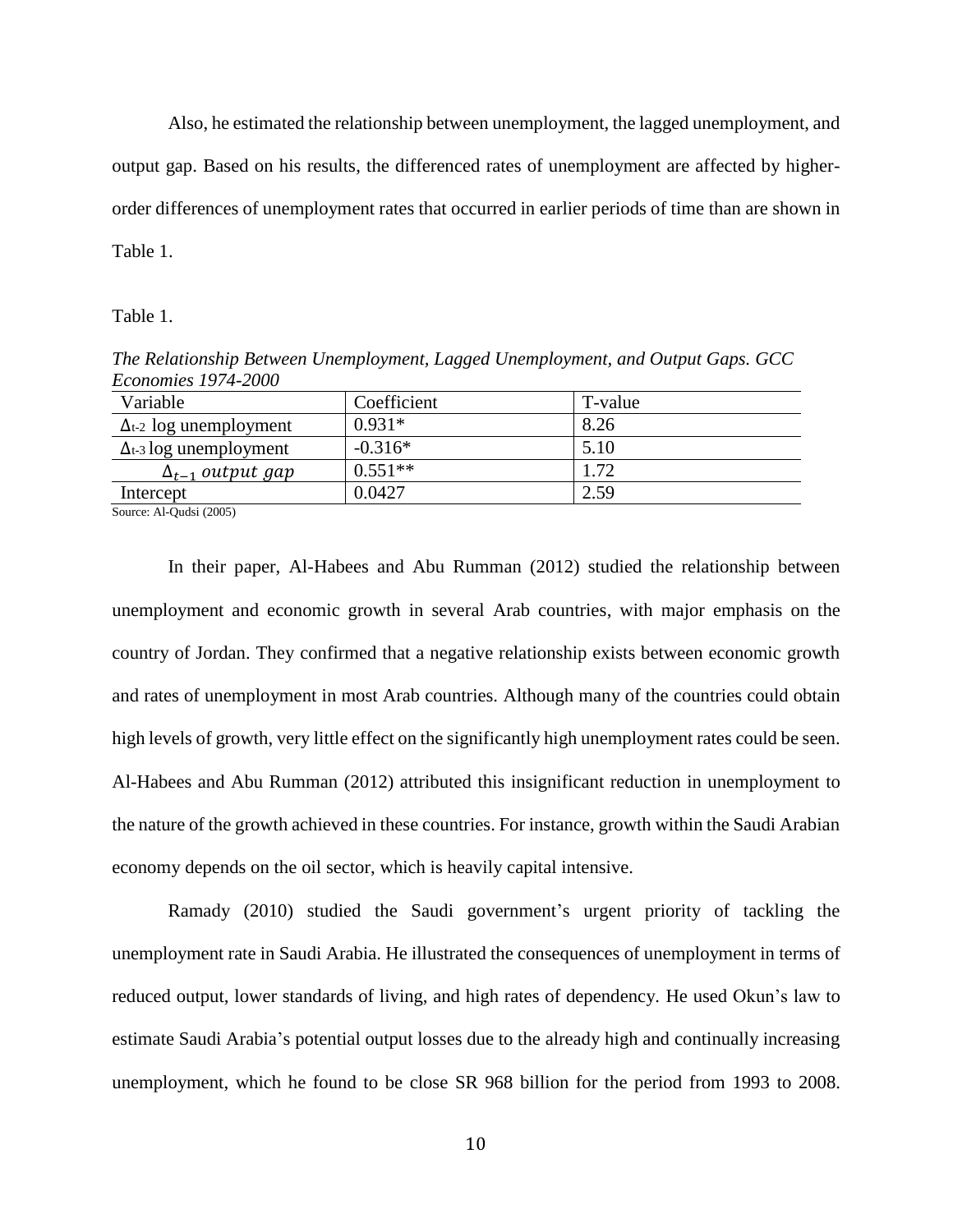Furthermore, he saw that the Saudization Program was one method of combating these significant hits to output and rising unemployment rates.

## **Methodology and Data**

The quantitative methodology in this paper focused on panel data to estimate Okun's law for all of the Gulf Cooperation Council (GCC) countries. In fact, the ultimate goal here is not to estimate Okun's coefficient for six individual countries *per se,* but instead to help create a more accurate estimate of Okun's coefficient for Saudi Arabia in particular. Involving the other Gulf countries can help fill in the gaps left by insufficient data for Saudi Arabia. Accordingly, the goal here is to estimate Okun's law by applying panel estimation to all of the six GCC countries to interpret the Okun's coefficient for the Saudi Arabian economy. By using an annual time series, I investigated the relationship between unemployment and output (growth rate of GDP) over the period from 1994 to 2016. Alternatively, this paper uses the average product method as alternative method to calculate the loss of output as a result of increase in unemployment if Okun's law does not hold true in the case of Saudi Arabia. Also, this paper utilizes a qualitative methodology to illustrate social cost that is associated with the rise in unemployment.

#### **The Social Cost of Unemployment**

It is hardly possible to deny the inextricable links between the costs that unemployment has to both the economy and the society. As people become unemployed, they may become susceptible to financial hardships if they are not supported by sufficient safety nets, such as unemployment insurance or family assistance. Often such support, moreover, has time limits, does not fully offset the lost income due to job loss, and has eligibility criteria such that not all unemployed qualify. For instance, the primary income support program in Saudi Arabia, *Hafiz*, is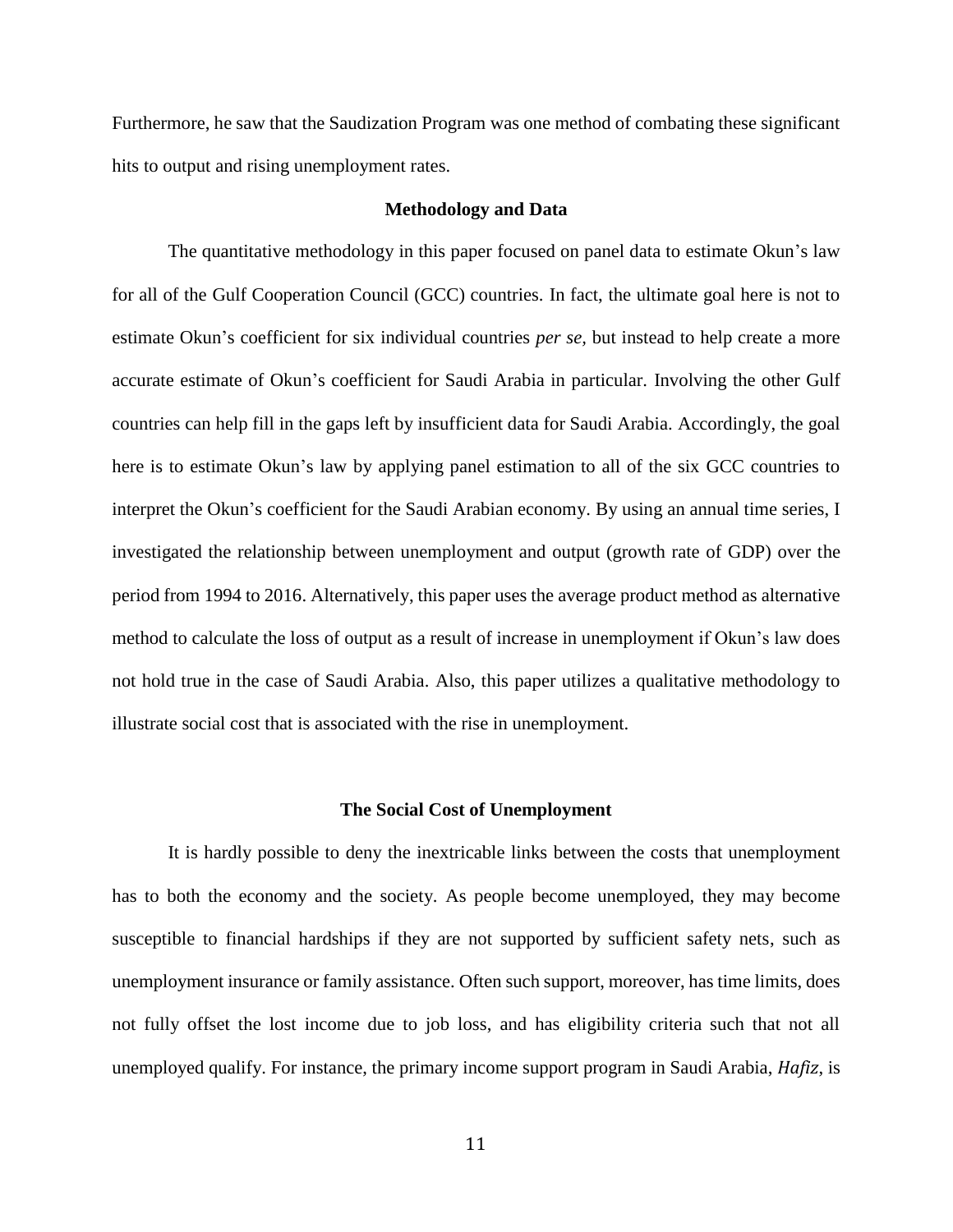unavailable for anyone over 35 years of age (Nitaqat, n.d.). Research has documented the numerous direct and indirect social costs due to unemployment.

 Empirically, there is a direct link between unemployment and family disruption. A common reason for marital unrest is financial difficulties. Financial struggles can lead to a rise in dependency rates, as when adult children or even grandparents move back in with their parents or children (Forstater, 2015b). If jobless individuals must rely on family, friends, or public assistance for their livelihood, it may simply become a case of more and more people consuming resources without contributing to economic growth or societal development (Forstater, 2002b, 2002c).

Another social cost of unemployment is the impact on psychological health, including depression, anxiety, and even suicide. Several studies have indicated that unemployment is associated with higher rates of suicide, particularly for men ages 18-24 (Blakely, Collings,  $\&$ Atkinson, 2003; Nordt, Warnkey, Seifritz, and Kawohl, 2015). Along similar lines, unemployment has been linked to drug abuse. In addition to mental illness, unemployment can also cause other physical or cognitive problems in the event that financial hardship makes it impossible to properly feed oneself, get an education, or pay for medical services or insurance (Berger & Forstater, 2007).

Another serious social cost of unemployment and subsequent financial insecurity is an increase in the problem of homelessness within society. If one is unable to generate income, it could eventually be impossible to afford rent or payments on a house, which can result in eviction or repossession, and the consequential issues that are associated with homelessness (Feather, 1990; Forstater, 2014, 2015b; Jahoda, 1982).

In short, unemployment could have profound social consequences for Saudi Arabia. Unfortunately, because of the dearth of measurements and records for the nation, the extent of these costs is impossible to accurately quantify at this time. Nevertheless, even from the first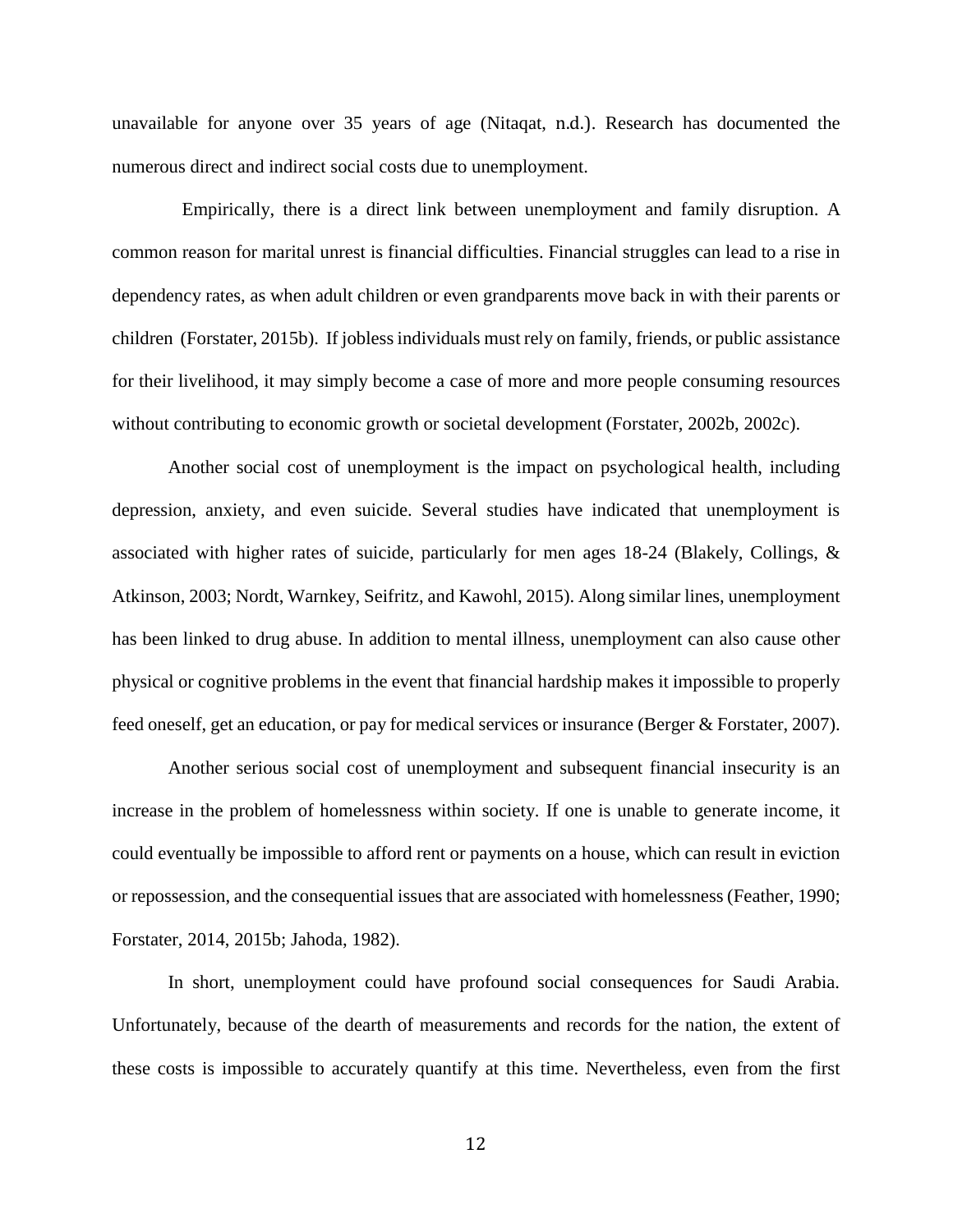glance, costs is enough for Saudis to understand the imperative need to examine the scarcity of job creation, since these social impacts could negatively affect the economy and thus exacerbate the issue of unemployment even further. While a lack of sufficient data makes quantifying these social costs impossible for Saudi Arabia at this time, strong evidence for other countries over many years means it is likely to characterize Saudi unemployment as well. It is hoped that this study and research that develops out of it will provide support for proposals for increased data collection.

## **The Economic Cost of Unemployment**

Theoretically and empirically, it has been demonstrated that a negative relationship exists between the rate of unemployment and potential output. The empirical works discussed in the literature review showed that high rates of unemployment cause an overall loss of potential output of goods and services. Thus, a portion of this section is dedicated to estimating the extent of output loss resulting in increased unemployment rates by applying Okun's law. Before estimating the economic cost in terms of output loss, it is worth mentioning certain other costs that directly or indirectly result from unemployment. For example, high rates of unemployment can result in a significant reduction in spending, lower sales, consequently, and ultimately a reduction in overall business profits. Extreme unemployment rates greatly reduce income, which causes a sharp drop or even elimination of potential purchasing power. As a result, local entrepreneurs and businesses see a halt in sales that they need to continue investment and maintain their business. In fact, certain businesses are forced to make cutbacks and lay off employees as a result of the decline in sales. This only further exacerbates the issue by reducing total purchasing power even more and spreading the impact to more businesses. This eventually affects the economy as a whole because without consumption, there will be no production and vice versa (Forstater, 2002d; Kaboub, 2015; Marx & Engels, 1990).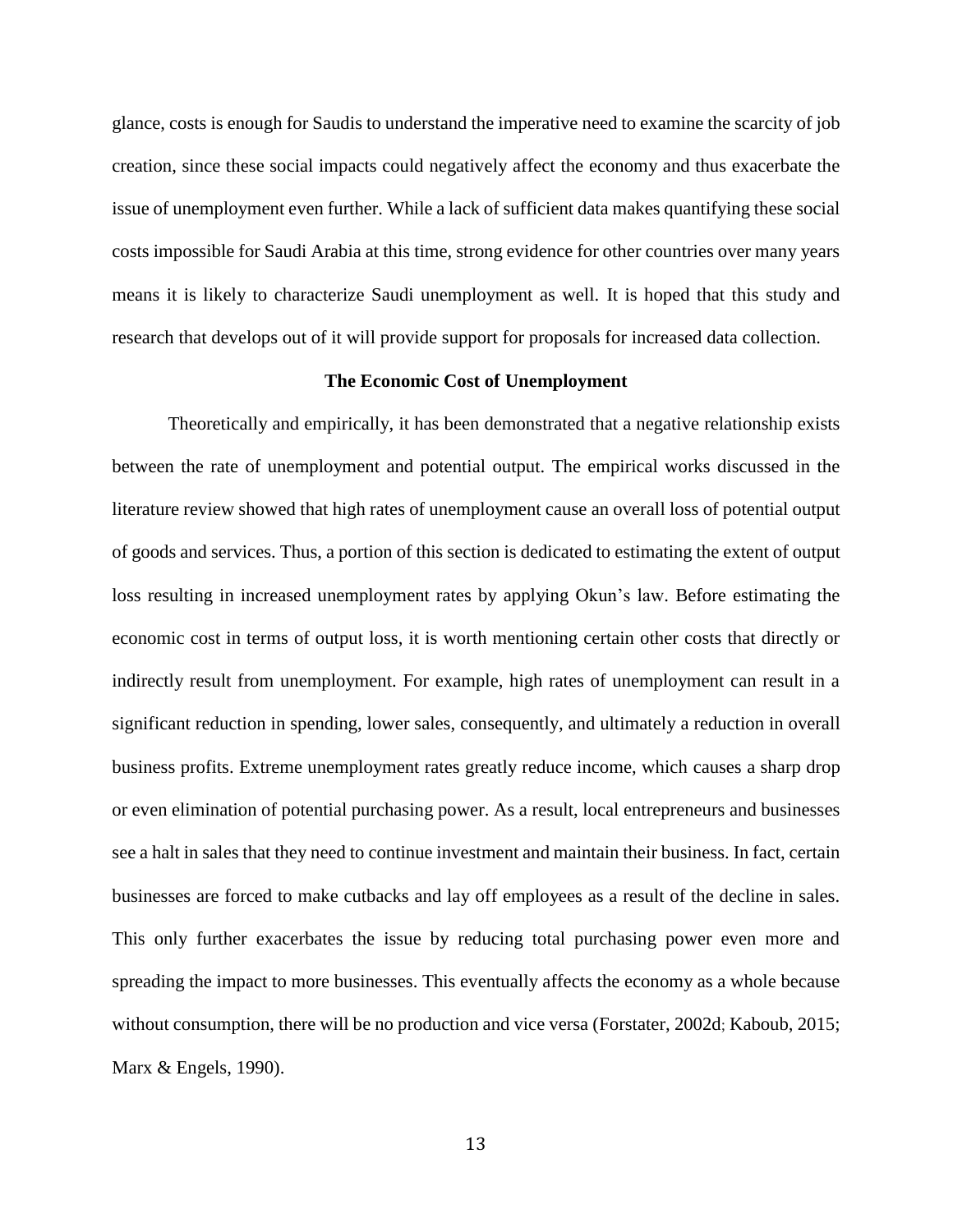The most significant factor affecting the economy is how productivity is impacted by high rates of unemployment. When individuals are not working, it is possible that their skills will deteriorate or become obsolete, which will negatively impact productivity. Additionally, unemployment will have other effects on the health and cognition of potential laborers, which will further reduce productivity. Moreover, when a large portion of the population is unemployed and thus has low purchasing power, the decrease in demand will mean that there are no incentives for businesses to innovate new goods and services without a population who would be willing or able to buy<sup>3</sup> (Darity, 1999; Forstater, 2007). This halt in innovation creates even slower productivity growth, which leads to high prices—lowering sales rates and eventually reducing profits. Briefly, high rates of unemployment will lead the economy to suffer from a declining growth of demand, very low rates of capacity utilization, and decreasing productivity (Kaboub, 2015).

 Realistically, stakeholder expectations play a crucial role in all economic activities. If stakeholders are uncertain about the future of their investments, then they will be less likely to put forth the capital or means to produce new goods and services. Fear of the risk of losing capital often outweighs their outlook for possible profits without strong indicators that they will succeed. One of the factors that would be detrimental to business prospects is unemployment, since it reduces demands and purchasing potential, meaning that stakeholders are hesitant to invest new money in a market that they feel will not reciprocate (Forstater, 2002a, 2007, 2013b; Pasinetti, 1981). In other words, unemployment has an indirect impact on the uncertainty of organizations, which plays a role in investment decisions. If instability and uncertainty are too high, then marginal efficiency of capital (MEK) will decrease, which will lower rates of employment and consequently

l

<sup>3</sup> Many economists maintain that high employment levels stimulate technical innovation. From this, one can logically conclude that the reverse must also be true: that unemployment inhibits innovation.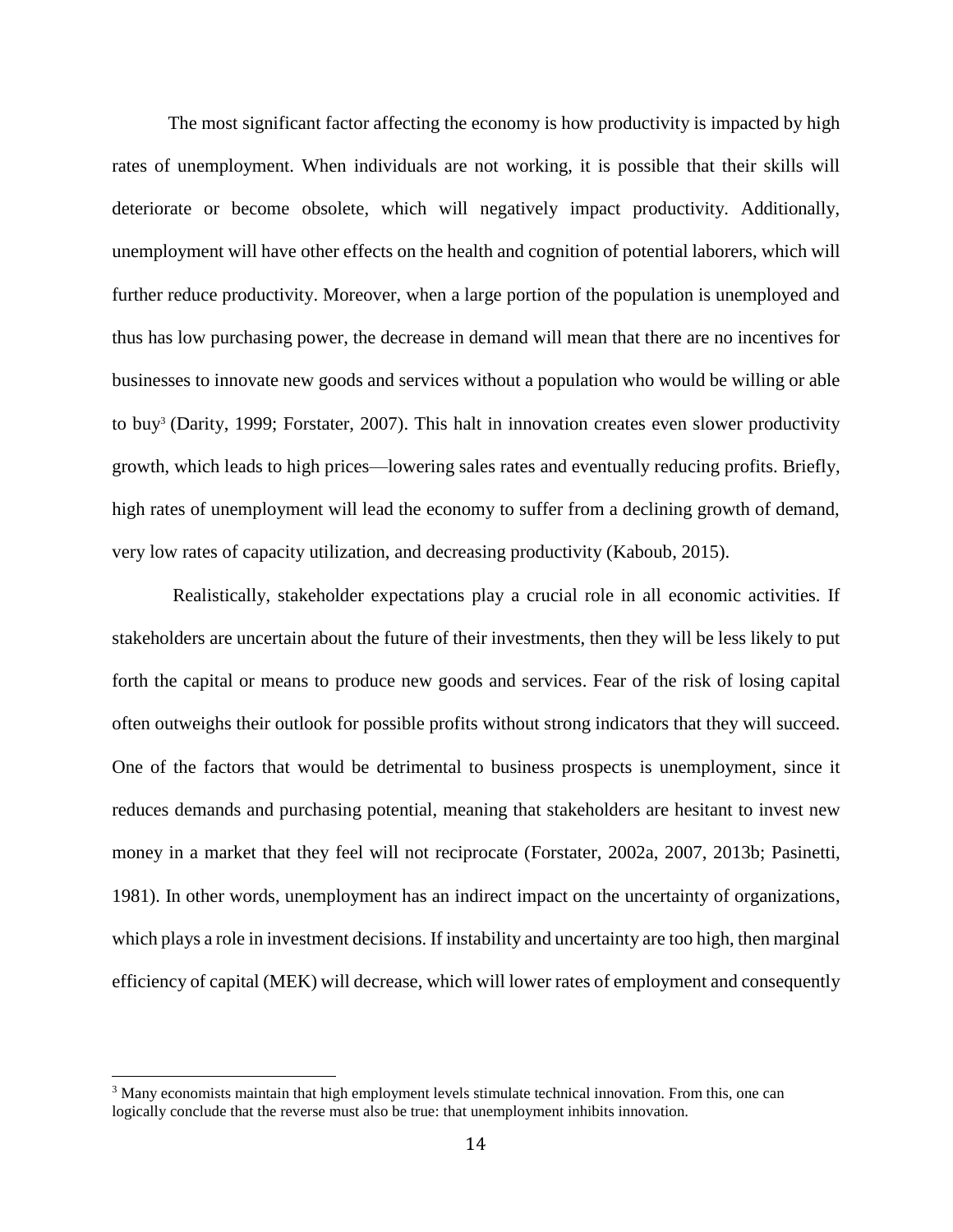reduce purchasing power. All of this will reduce demand, which lowers profits and essentially causes the entire economy to suffer (Davidson, 1984; Keynes, 1936/1978, 1937; Kregel, 1988).

## **The Economic Cost in Terms of Output Loss (Okun's Law)**

When a country is at risk of or suffering from high rates of unemployment, it indicates that the nation is not making efficient use of its labor resources. Theoretically, unemployment has a direct impact on economic growth; therefore, economic policies endeavoring to reduce unemployment rates are consequently also attempting to increase economic growth (Fatai & Bankole, 2013). Recently, Saudi Arabia has struggled with high rates of unemployment which could be exacerbated as larger number of students finish school and enter the work force each year but are unable to find jobs despite having obtained degrees. Thus, one of most important challenges facing the Saudi policy-maker is to furnish jobs for these newly graduated citizens to avoid the risk of loss of output and other issues related to unemployment. Therefore, the new reforms (2030 Vision) is urgent to tackle such problem (Forstater, 2015a). Currently, a majority of those unemployed in Saudi Arabia are individuals with high levels of education and prestigious degrees i.e. roughly 50 percent of unemployed have high education certificate ( hold bachelor degree and above) (GaStat, 2016). Okun (1965) stipulated the relationship between economic growth and unemployment rate. This section is dedicated to estimating the output losses in Saudi Arabia that result from high unemployment.

**The motivation for using Okun's law.** Okun's law is the most suitable for this analysis for a myriad of theoretical and empirically supported reasons. Okun's law is theoretically important because it derives from both new Keynesianism and old Keynesianism, while including Phillip's Curve to install itself as a central element driving the aggregate supply curve (Al-Habees & Abu Rumman, 2012). Furthermore, Okun's law is empirically valuable because it has been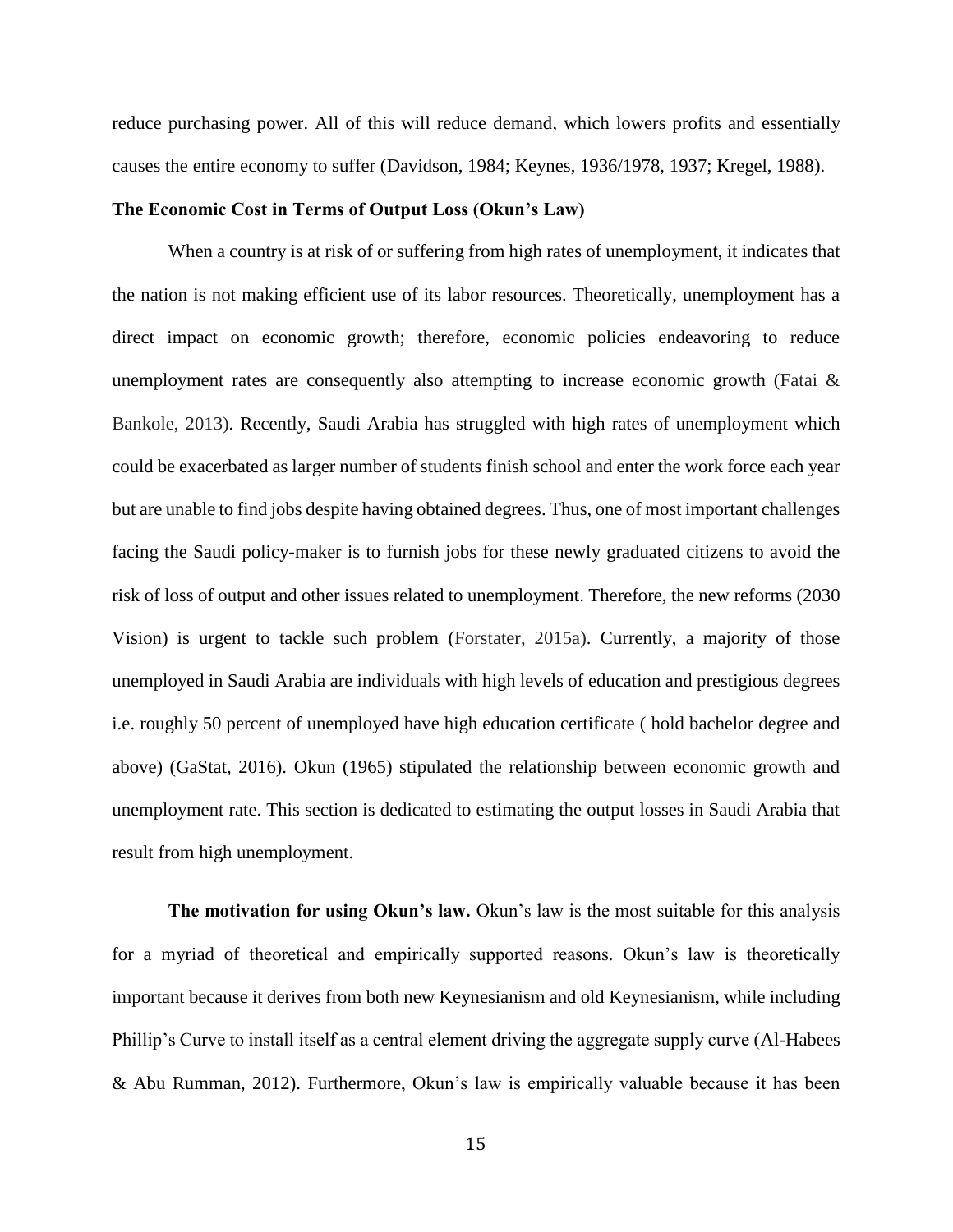proven to be worthwhile for both forecasting and policy-making (Harris & Silverstone, 2001). Thus, Okun's law is unique in its combination of other theories, laws, and economic principles, and it has also proven its practical usefulness in direct application to measure the cost of unemployment. This part will highlight how unemployment can affect Saudi Arabian real growth of GDP and will draw Saudi policy-makers' attention to the unemployment.

## **Theoretical Foundation of the Output Loss**

**Theoretical foundation of the loss of output as a result of an increase in unemployment rate.** This section highlights the importance of defining the relationship between GCC's real economic growth and unemployment, with specific attention paid to the case of Saudi Arabia. This section is essential because of how economic growth has shone forth from successive economic schools focusing on development and progress. Increases in economic growth are brought about through the use of specialization and the employment of the principle of division of labor as Adam Smith postulated (1817). Moreover, Marx (1990) claimed that the main source for the creation of absolute surplus values is the exploitation of laborer power. He showed how the labor process interplays with the means of production (owned by capitalists) that were built and created from prior labor and natural sources to create valuable commodities, whereas without the labor power, there could be no increase in general value or creation of said means (Howard & King, 1985; Marx & Engels, 1990).

Additionally, Keynes (1936) highlighted the crucial role of employment, interest rates, and money within a national economy. He emphasized how the aggregate demand is affected by employment and therefore there will not be growth without more employment. Moreover, Arthur Lewis's vision for economic growth involved transitioning workers from the agricultural sector to the industrial sector in order to achieve certain economic growth (Fatai & Bankole, 2013). A key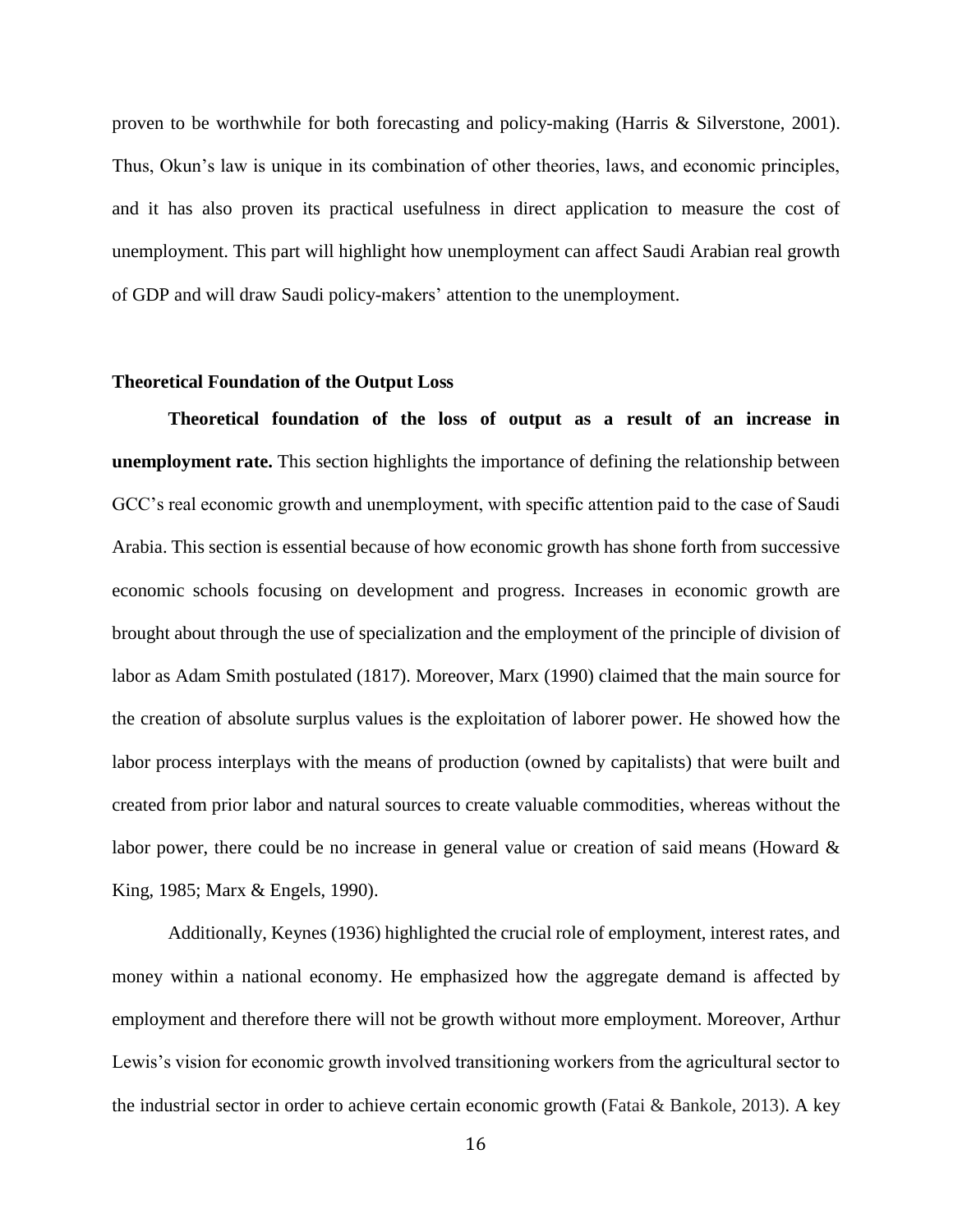factor in understanding the nature of the relationship between economic variables, as growth, investment, inflation rates, and wage rates, appears in the understanding of unemployment issues. Therefore, one can logically conclude that any economic policies intended to spur economic growth must enact measures aimed at tackling unemployment. Previous studies revealed a significant association between keeping unemployment rates low and maintaining an increased rate of economic growth. The following illustration helps simplify and clearly represent the correlation between low rates of unemployment and increased economic growth.

Low Unemployment Rate  $\Rightarrow$  High Rate of Operation  $\Rightarrow$  High Rate of Economic **Growth.** Capitalists purchase labor power in order to produce commodities that will return a profit and earn them money (Monetary Production Function) (Rochon & Seccareccia, 2013). As a result, labor transforms from a potential to a real commodity within this process. In order for labor to become a commodity, its owner must expend something that has value to the laborer. In this way, it has use value. Man's interaction with nature will manipulate and change the world. Man can act to adapt nature's product to fulfill his own desires. This is more or less a simple explanation for how the labor process creates value while maintaining a high operation rate, which increases economic growth. The labor process generates a new use-value in the form of the product, and the other use-value products of the previous laborer enter into the process as means of production. Products can have multiple uses and can act as either an instrument of labor, or raw materials in the production process. Consumption of labor ensures that there is no production without consumption and no consumption without production. In this sense, a very high rate of unemployment is inevitably associated with deterioration in aggregate demand (Keynes, 1936/1978; Marx & Engels, 1990). The concepts here thoroughly and empirically support the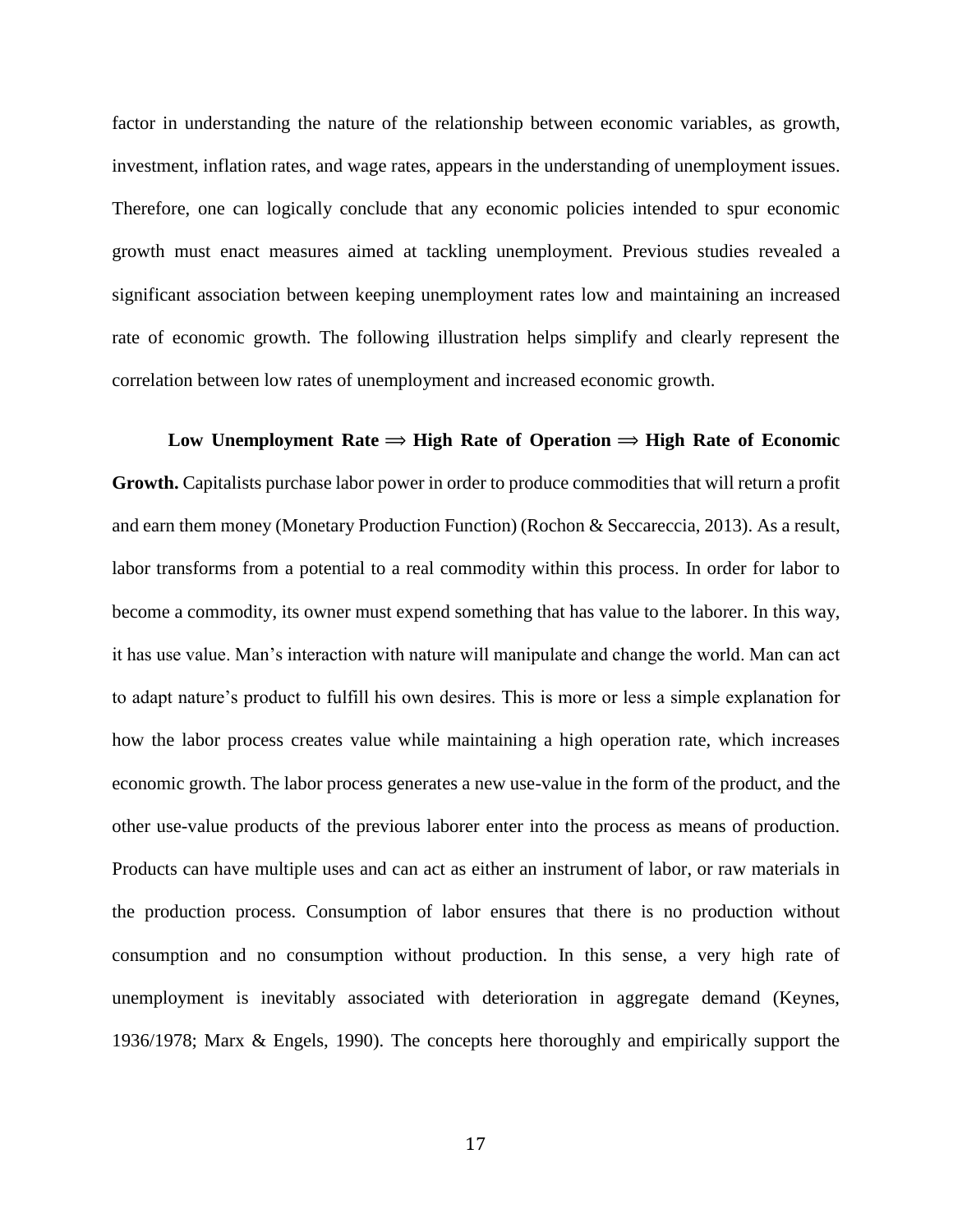theoretical proposition that unemployment will lead to a loss of national output; the next section using Okun's Law will attempt to estimate the actual economic costs.

# **Okun's Law**

This study utilized panel data to estimate the Okun's coefficient of the Gulf Cooperation Countries (GCC) comprising Saudi Arabia, the United Arab Emirates, Kuwait, Oman, Bahrain, and Qatar. In the last two decades, the GCC have suffered from high in average unemployment rates. In fact, the ultimate goal here is not to estimate Okun's coefficient for six individual countries *per se* but instead to help create a more accurate estimate of Okun's coefficient for Saudi Arabia in particular. Involving the other Gulf countries can help fill in the gaps left by insufficient data for Saudi Arabia. The goal here is to estimate Okun's law by applying panel estimation to all of the six GCC countries to interpret the Okun's coefficient for the Saudi Arabian economy. While there are three distinct versions of Okun's law, this paper employs the difference version.

*The difference version* captures the change in the unemployment rate from one year to the next year with the yearly growth in real GDP. As mentioned above, it would be of little use to try to estimate Okun's law for Saudi Arabia alone because of the presence of such short time series data, which is detrimental to the purpose of the test. Therefore, to overcome this issue, the study used recently developed panel econometrics techniques and panel data. In turn, this version of Okun's law was applied to all of the six countries of the GCC.

**Model specification and data.** The following are data obtained from the World Bank: (1) percent change in the unemployment rate for each country, (2) percentage change in the growth of real output for each country, and (3) the change in oil price, because all these six countries are oilbased economies. Therefore, regression model will be formulated as follows: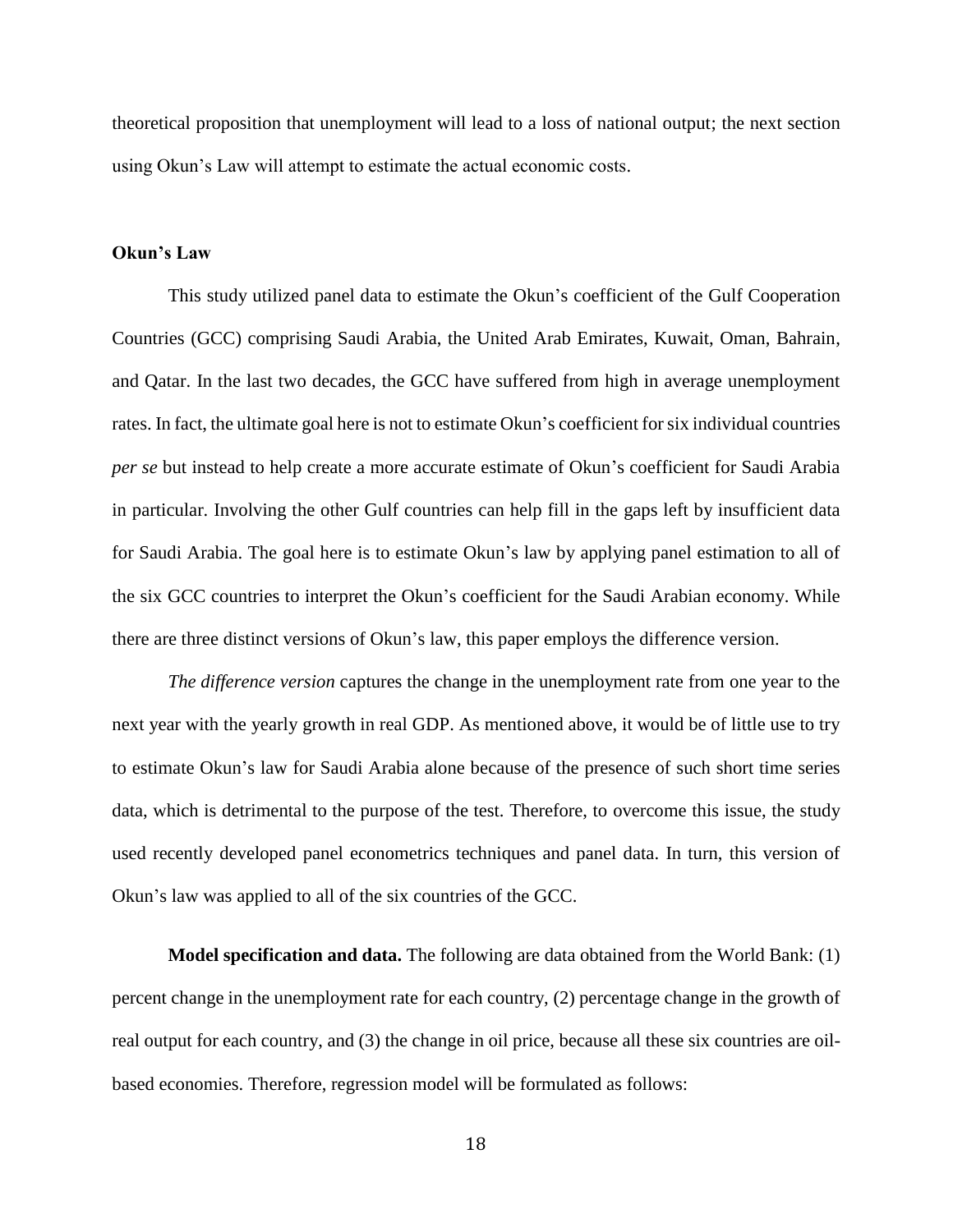$$
\Delta y_{it} = \alpha + \beta^* X_{1it} + \beta^* X_{2it} + u_{it}
$$
  

$$
u \sim i. \, i. \, d. \, N(0, \sigma^2)
$$

where  $\Delta y_{it}$  stands for the real growth of all six countries .  $X_{1it}$  represents the rate of unemployment for all six countries, and  $X_{2it}$  denotes the change in oil price, where *i* is individual dimension  $(i = 1,2,3,4,5,6)^4$  and t is the time dimension  $(t = 1,2,...,21)^5$ 

**Estimation procedure.** Before running the regression for Okun's law, it is necessary to test the panel data properties. In order to avoid spurious model (unreliable model), it is essential to test the existence of the unit root for the three variables (real growth of the GDP, unemployment rate, and oil price) by using the following tests: Levin and Lin (Levin, Lin, & Chu, 2002) known as Levin-Lin (LL) test, Breitung (Enders, 1995), Im et al. (Enders, 1995) known as Im-Pesaran-Shin (Enders, 1995) (IPS) test, and Augmented Dickey-Fuller (ADF) test in which the null hypothesis is that panel data has a unit root (assume individual unit root process) (Non-stationary). The alternative hypothesis suggests that panel data does not have a unit root. Technically, after testing for the stationary property, the second step of the analysis is to apply pooled OLS regression model and to test for the properties of the model such as homoscedasticity and others. If some of assumptions do not hold, it will become useful to employ Feasible Generalized Square (FGS) Estimator to address common issues in panel data, such as heteroscedasticity, cross-sectional, and temporal dependence (Hoechle, 2007; Reed & Ye, 2011).

**Empirical analyses.** *Unit root tests.* The following tests will detect whether the Growth of GDP (GDP), unemployment rate (UN), and oil price (OP) have unit root or not.

 $\overline{\phantom{a}}$ 

 $4 i = (1,2,3,4,5,6)$  or Saudi Arabia, the United Arab Emirates, Kuwait, Oman, Bahrain, and Qatar)  $13 t = (1, \ldots, 22 \text{ or } 1994, \ldots, 2014)$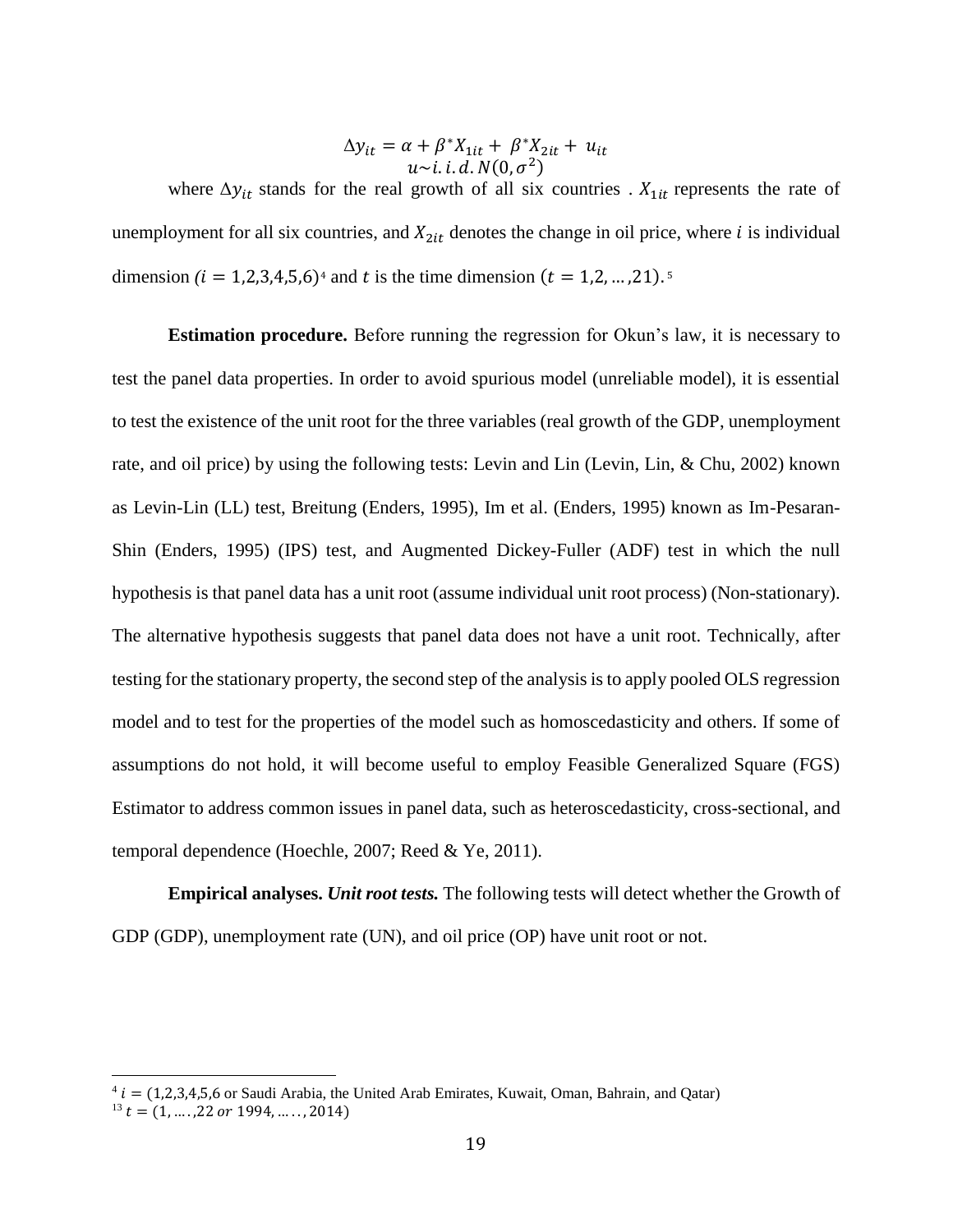| Variables   | <b>LLC</b> | <b>IPS</b> | ADF     | PP       | HZ      | Order of<br>Integration |
|-------------|------------|------------|---------|----------|---------|-------------------------|
| <b>GGDP</b> | $-3.741$   | $-3.075$   | 29.375  | 44.947   | 0.0127  | I(0)                    |
|             | (0.000)    | (0.001)    | (0.003) | (0.000)  | (0.494) |                         |
| <b>UN</b>   | $-3.0588$  | $-2.131$   | 24.800  | 25.049   | 4.771   | I(0)                    |
|             | (0.001)    | (0.016)    | (0.015) | (0.0146) | (0.000) |                         |
| <b>OP</b>   | $-7.122$   | $-6.624$   | 62.431  | 129.757  | 2.460   | I(1)                    |
|             | (0.000)    | (0.000)    | (0.000) | (0.000)  | (0.006) |                         |

*Table 1. Unit Root Tests Results*

Source: Author's Computation. *Note.* P-Values are in brackets under T-statistics.

The results in Table 1 reveal that the growth of the real GDP and unemployment rate are stationary at their levels. On the other hand, results show that the oil price is stationary after taking the first difference. Therefore, I will be avoiding spurious model by regressing the growth of real GDP on unemployment and oil price at the first difference.

Table 3

| Pooled OLS Model Result |
|-------------------------|
|-------------------------|

|           | Coefficient | Std. Error | t-ratio  | p-value |
|-----------|-------------|------------|----------|---------|
| Constant  | 7.632       | 0.834      | 9.140    | 0.000   |
| UN        | $-0.706$    | 0.184      | $-3.829$ | 0.000   |
| <b>OP</b> | 0.023       | 0.0142     | 1.635    | 0.001   |

Source: Author's computation.

*Testing the model properties.* The first test was for the presence of heteroscedasticity by using White's test. Heteroscedasticity occurs when there is violation of the OLS assumption that says the variance of the error terms is constant. The error terms are said to be heteroscedastic when their variance is not constant and thus erratic. For example, one instance in which heteroscedasticity issues may arise is when error terms increase as the values of an independent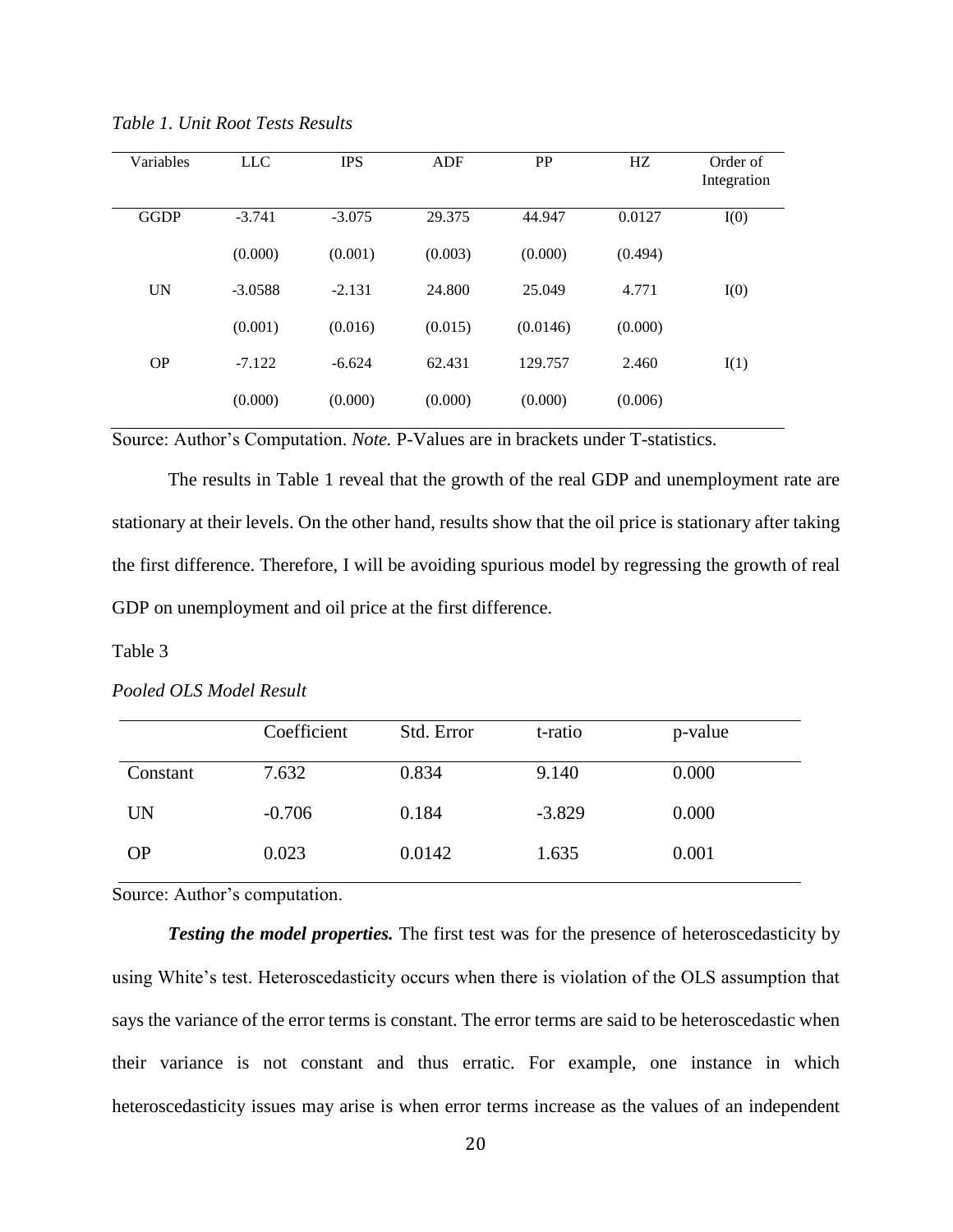variable become more extreme in either direction. Additionally, heteroscedasticity may sometimes occur because of small misspecifications in the model. The consequences of the violation of homoscedasticity assumption do not necessary involve biased parameter estimates, but OLS estimates are no longer BLUE because the OLS would not provide the estimate with the smallest variance. Moreover, there is bias in the test statistics and confidence intervals as a result of the presence of heteroscedasticity. Therefore, it is important to test and ensure the absence of heteroscedasticity issue in this model to be sure that it is acceptable to rely on the above results.

*White's test for heteroscedasticity.* Null hypothesis: heteroscedasticity not present. *Test statistic: LM = 16.852 with p-value = P(Chi-square(5) > 16.852) = 0.004.* This decision is based on the p-value. Thus , since the p-value is less than 5%, the null hypothesis will be rejected, and it can be concluded that this model suffers from issues of heteroscedasticity.

**The take away**. The take away from the above test is that some of the underlying regression model's assumptions did not hold. This indicates that the researcher cannot rely on the statistical inferences of the current model. Consequently, there is a need for some method or transformation to produce a robust standard error to guarantee valid statistical inference (Hoechle, 2007; Reed & Ye, 2011). More precisely, I shall use the Feasible Generalized Least Squares (FGLS) estimator to ensure robust standard error. The FGLS estimator can be used if and only if the time period (T) is greater than the unit (N). The case at hand fulfills the FGLS' condition since the unit here is six counties and the time period (T) is 21 years.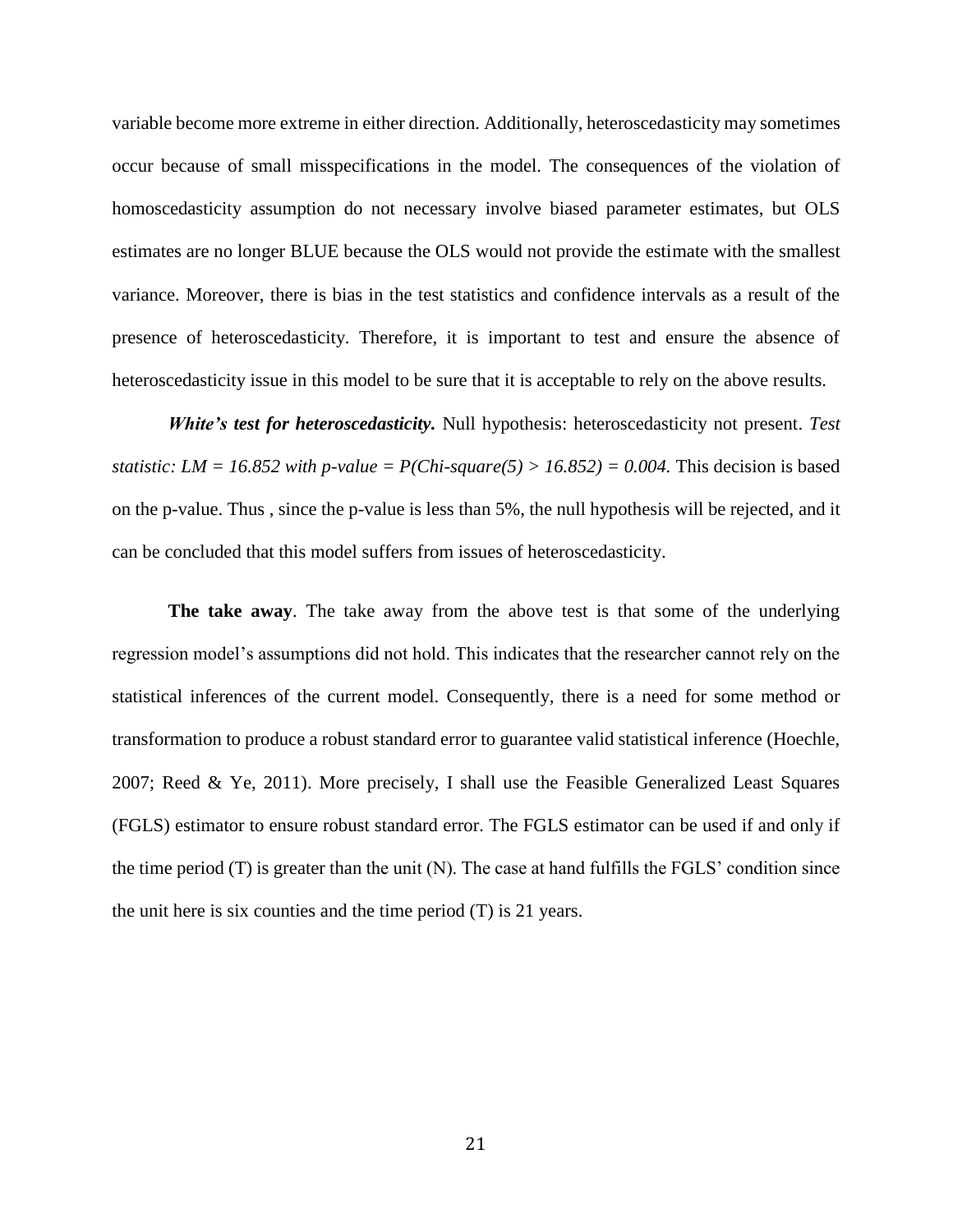# *Table 4*

l

|           | Coefficient | Std. Error | t-ratio  | p-value |
|-----------|-------------|------------|----------|---------|
| Constant  | 5.766       | 1.010      | 5.707    | 0.000   |
| <b>UN</b> | $-0.522$    | 0.148      | $-3.526$ | 0.000   |
| <b>OP</b> | 0.026       | 0.010      | 2.430    | 0.016   |

*The Feasible Generalized Least Squares (FGLS) Estimator*

Source: Author's computation<sup>6</sup>.  $R^2$  is equal to 0.60 and Adjusted R-squared is equal to 0.60. P-Value(F) is equal to  $1.66e^{-24}$ 

## **Testing the Model Properties after the FGLS was Implemented**

Test statistic: LM = 9.093 with p-value = P (Chi-square  $(9) > 9.093$ ) = 0.428.

I am basing my decision on the p-value; therefore, I fail to reject the null hypothesis. There is evidence in support of homoscedasticity.

**The take away.** Since there is no violation of the underlying regression model's assumptions, one can interpret these results as the FGLS provided a robust standard error leading them to be valid statistical inference. Therefore, one can now interpret the regression coefficients and estimate the loss of the output as a result of increase of unemployment rate. Table 3 reveals that the real growth of the GDP will be equal to 5.766 when all other explanatory variables are held to be zero. However, the cost of unemployment in terms of output loss is equal to -0.522, which means that if unemployment rate increases by one percent, the real growth of the GDP will decrease by 0.522 on average. Also, I included oil price because the Saudi economy is an oil-based economy, meaning that oil price has an effect on the growth of the real GDP**<sup>7</sup>** . Thus, when the oil price increases by one unit (dollar,) the growth of the real GDP will increase by 0.026 on average.

<sup>7</sup> All oil prices based off of Brent Crude prices; the benchmark price for global oil purchases.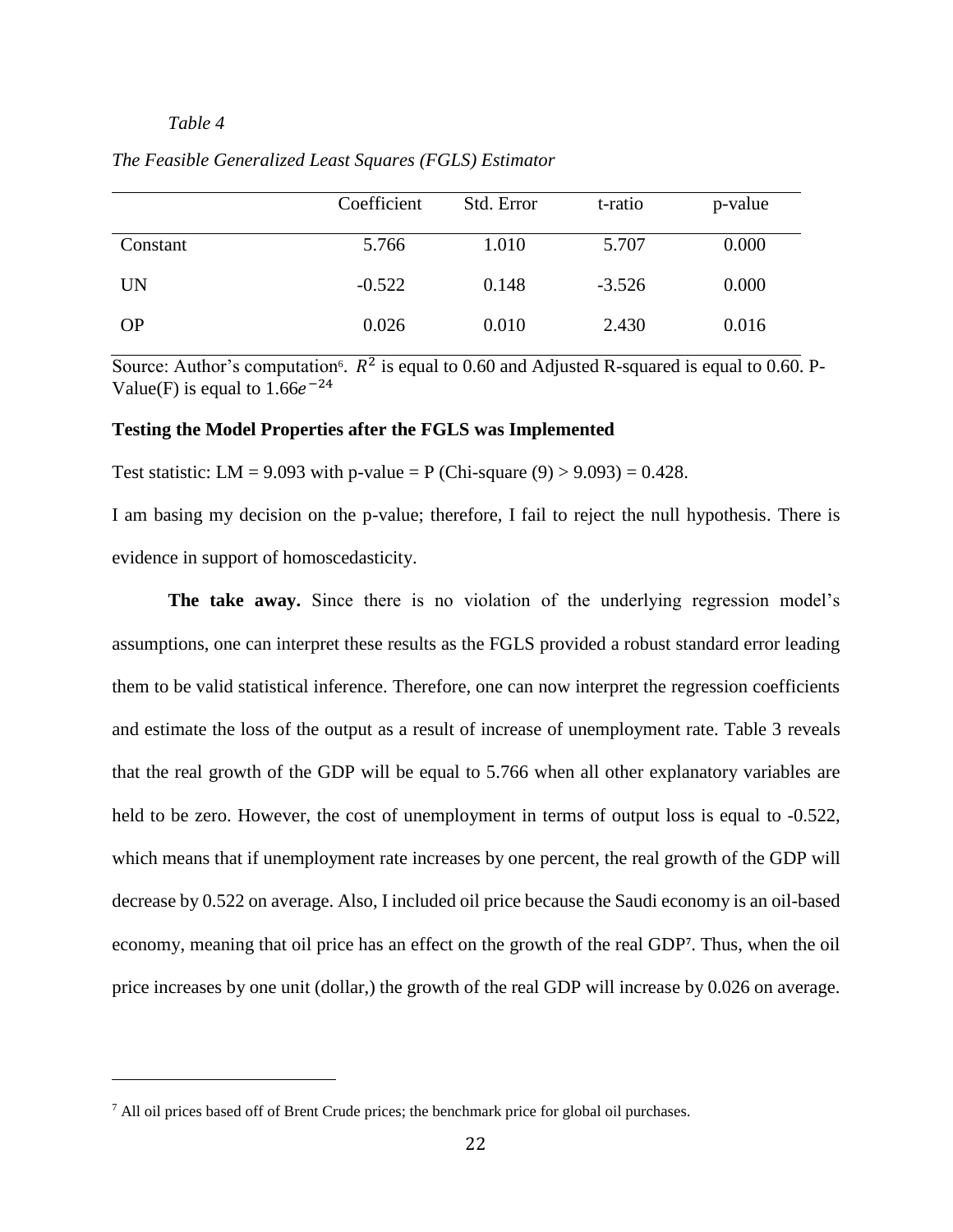The second step of this analysis, however, is to determine the appropriate model from a pooled OLS regression model, the Fixed Effect Model, or the Random Effect Model. This is necessary because when running the pooled Model, we ignored the cross sectional and time series nature of data. In plain terms, all six countries were assumed to be homogeneous. In short, the problem with this model is that this model does not distinguish between the countries (GCC countries in the model). In other words, by using the pooled model, we deny the existence of heterogeneity between the countries where significant differences may in fact exist. Thus, it is vital that we determine the best model to use among these three by using joint significance of differing group means and the Hausman Test.

According to the panel diagnostic test, the pooled model is not ideal for use in these purposes. I used the joint significance of differing group means to pinpoint which model is the best fit between pooled and fixed.

H0: pooled model is the appropriate model.

H1: hypothesis saying that the fixed effect is the appropriate model.

 $F(5, 112) = 4.845$  with p-value 0.000

Based on the p-value, I rejected the null hypothesis and concluded that the fixed effect is the appropriate model to use.

*Fixed effect model.* Using a fixed effect model allows for heterogeneity or individuality between these six countries by allowing them to have individual intercept values. In other words, the term fixed effect indicates that the intercept may vary across countries while remaining fixed over time, i.e., it is time invariant. In short, the six countries should be individual and thus have their own intercept value.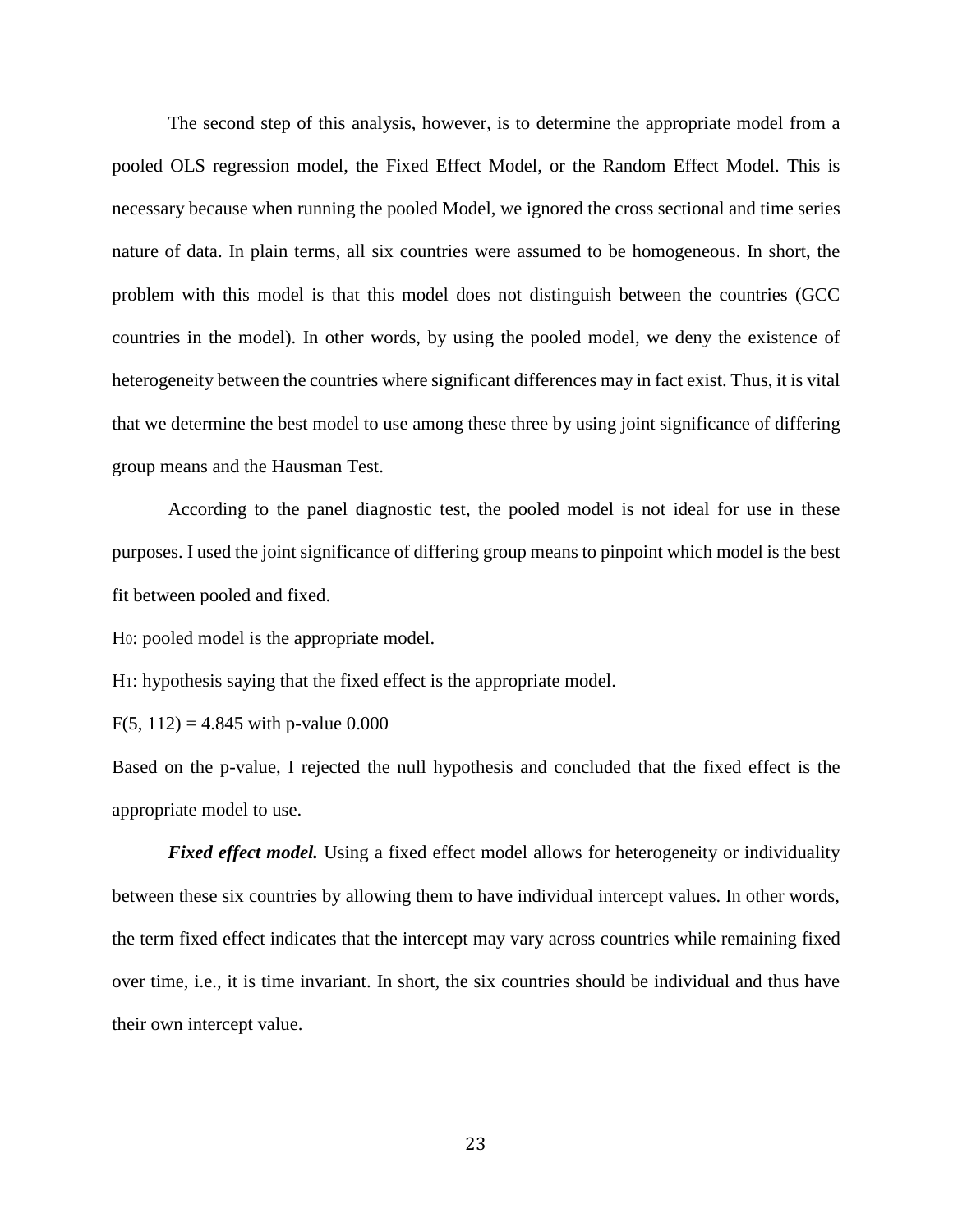| ғіхеа Е∏есt Moaei Kesuit |             |            |         |         |
|--------------------------|-------------|------------|---------|---------|
|                          | Coefficient | Std. Error | t-ratio | p-value |
| Constant                 | 4.822       | 2.657      | 1.814   | 0.072   |
| <b>UN</b>                | 0.037       | 0.694      | 0.053   | 0.956   |
| <b>OP</b>                | 0.111       | 0.032      | 3.468   | 0.000   |

Table 5  $H \cdot \mathcal{L}$ 

The results in Table 5 reveal that both constant and oil price are significant but unemployment is not. However, I have doubts about the accuracy of the fixed effects model because the unemployment coefficient has a positive sign, which goes against the economic theory that says there is a negative relationship between unemployment and economic growth. Therefore, I must conduct further tests to determine whether the random effect model will be more accurate than the pooled or fixed effect models. This will be accomplished using the Hausmam Test. Analyzing the results of the Hausman test will indicate the appropriate model.

Hausman test statistic:

H0: Random-effect is appropriate.

H1: Fixed-Effects is appropriate.

 $H = 0.981$  with p-value = Prob (chi-square  $(2) > 0.981$ ) = 0.612

Based on the Hausman test results, I failed to reject the null hypothesis, which means I must use the random model because the random effect model is the most consistent.

**Random effect model.** The random effect model indicates that the six countries have a common mean value for the intercept.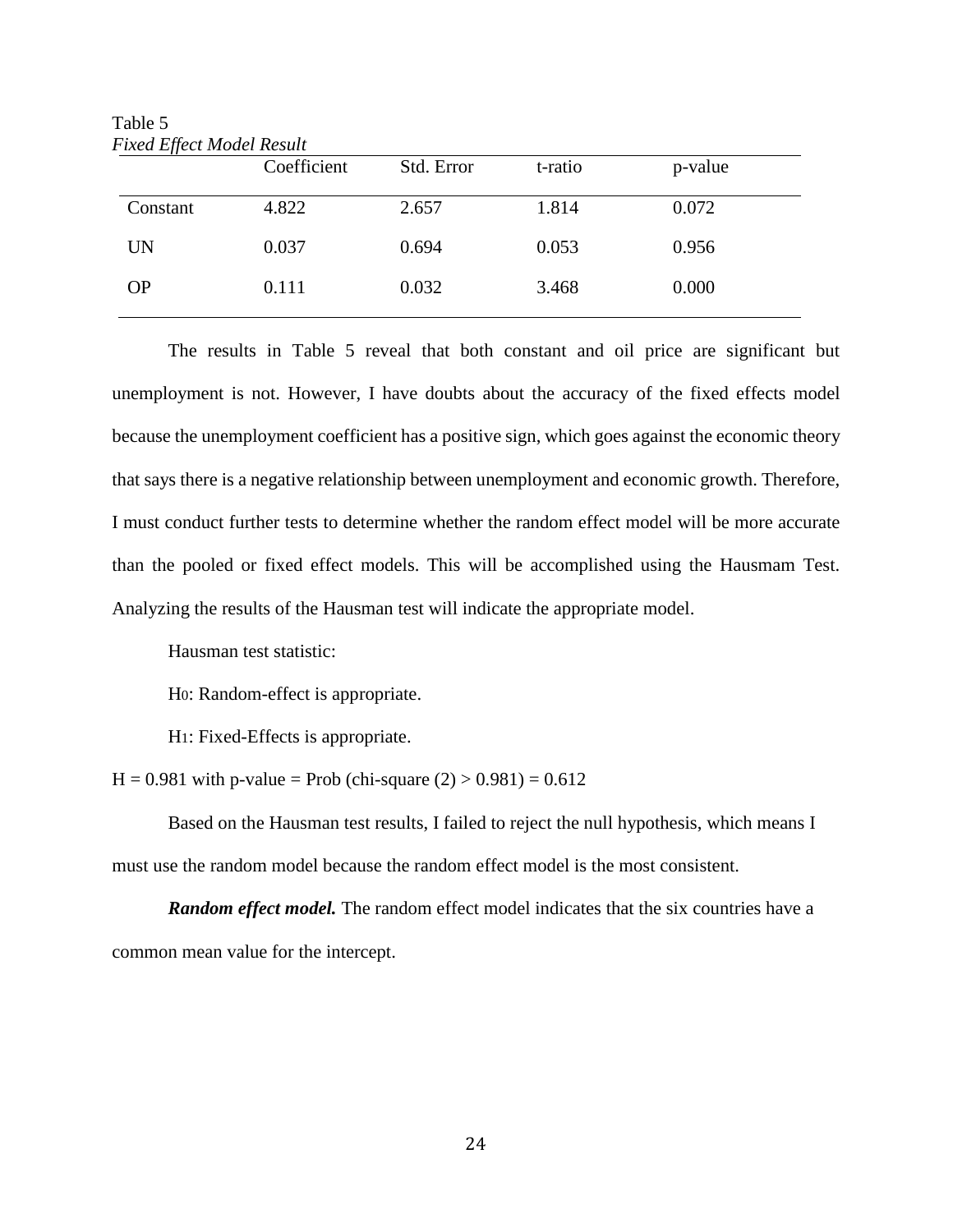| Random Effect Model Result | Coefficient | Std. Error | t-ratio  | p-value |  |
|----------------------------|-------------|------------|----------|---------|--|
| Constant                   | 7.004       | 1.683      | 4.161    | 0.000   |  |
| UN                         | $-0.540$    | 0.361      | $-1.495$ | 0.137   |  |
| <b>OP</b>                  | 0.113       | 0.032      | 3.531    | 0.000   |  |
|                            |             |            |          |         |  |

Table 6 *Random Effect Model Result* 

Results at Table 6 reveal that both constant and oil price are significant but unemployment is not. Arguably, the random effect model results are compatible with the economic theory. Finally, by completing all these above steps and after estimating these models, I cannot rely on any of these models to estimate the losses of output, that result from increasing unemployment rates because no model is free from errors. For instance, the pooled model is rejected when using the joint significance of differing group means. The next alternative used was the fixed effects model which was incompatible with trusted economic theories because the unemployment coefficient had the wrong sign. Furthermore, the Hausman Test pointed towards using a random effects model; however, even when aligning with economic theories (Okun's Law), the coefficient of unemployment is no longer significant. Consequently, it is necessary to use an alternative approach to estimate the economic costs of unemployment in Saudi Arabia.

## **Average Product Method**

The average product method is used to estimate loss of output, that is caused by unemployment through estimating the average GDP per worker and then multiply that by the total number of unemployed. According to General Authority for Statistics, the total real GDP is \$ 690,549,935,500; Saudi laborers total 13,944,732 million individuals at the year of 2016(GaStat, 2016). To proceed with the "average product" method, I must know the total number of Saudis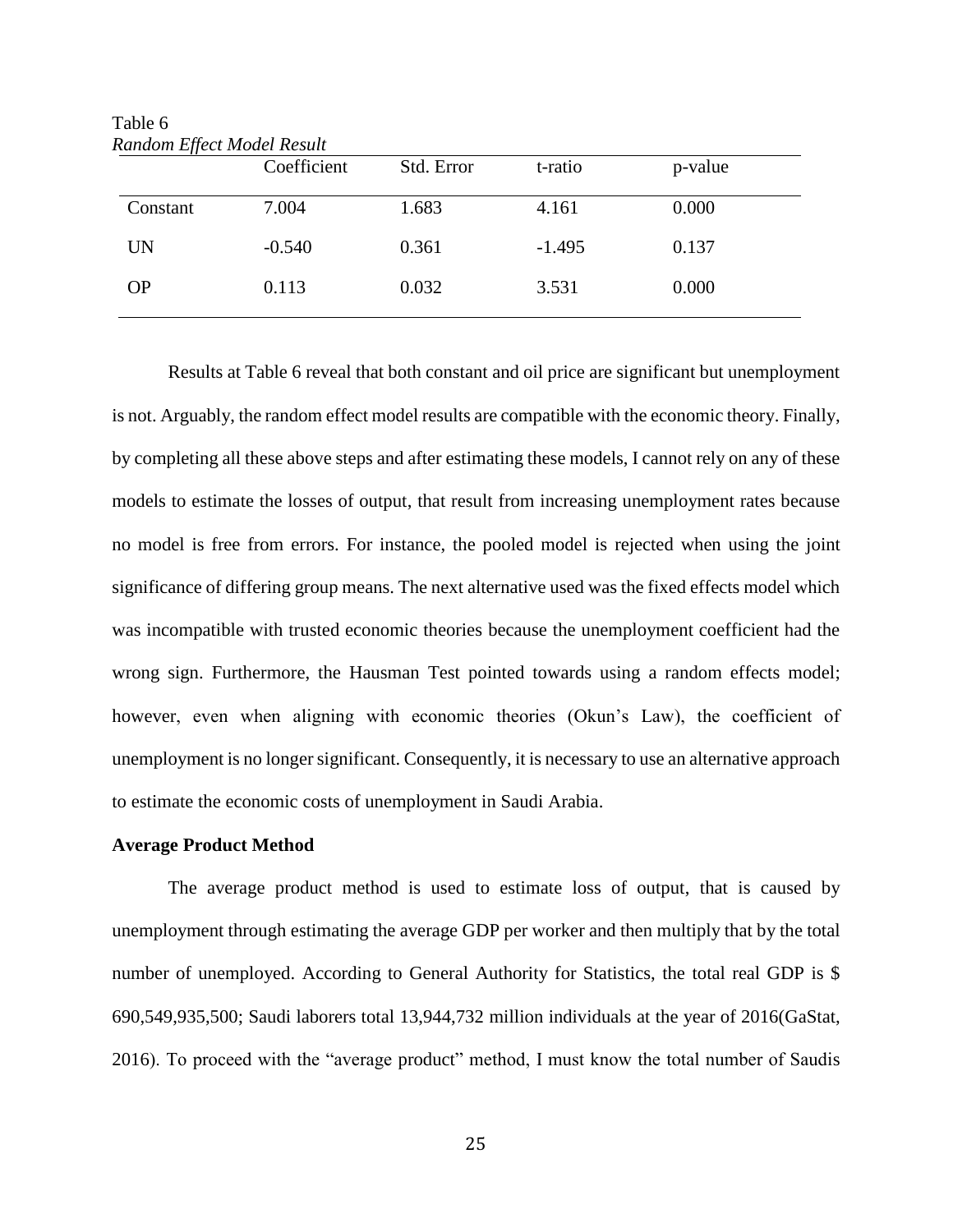unemployed, which reached 12.1 percent of the total labor force (1,687,313), and the average real GDP per worker, which reached 56.337 in 2015 (SAMA, 2016).

| <b>Total Real GDP</b>       | 690,549,935,500 |
|-----------------------------|-----------------|
|                             |                 |
| <b>Total Labor Force</b>    | 13,944,732      |
| <b>Total Employment</b>     | 12,257,419      |
| <b>Real GDP Per Workers</b> | 56,337          |
| <b>Total of Unemployed</b>  | 1,687,313       |
| Total Loss in GDP           | 95,058,152,000  |

Table 7 *Economic Cost of Unemployment Using "Average Product" Method on the Real GDP in US \$*

Source: Author's computation<sup>8</sup>.

 $\overline{\phantom{a}}$ 

Results in Table 7 reveal that the total loss of Saudi output is \$ 95 billion (13.7) percent of the total real GDP) per year as a result of 1,687.313 Saudis unemployed. These estimates were based on the total real GDP of which the oil sector contributes 44.4 percent. As a matter of fact, the oil sector is primarily capital-intensive, meaning that this sector does not have a significant direct effect on reducing unemployment rates. Theoretically speaking, unemployment would have little effect on the output within the oil sector. Therefore, it is worthwhile to use a second alternative estimating the real GDP within the non-oil sector. The non-oil sector registered at 55.6 percent of the total real GDP (total GDP of the non-oil sector is \$ 380, 9 billion) (SAMA, 2016).

<sup>8</sup> To proceed with this method, I first found the average real GDP per worker in Saudi economy by dividing the total real GDP by the total number of employees in Saudi labor force. I then multiplied total number of unemployed Saudis by this number (average real GDP per worker) to determine total loss in the GDP.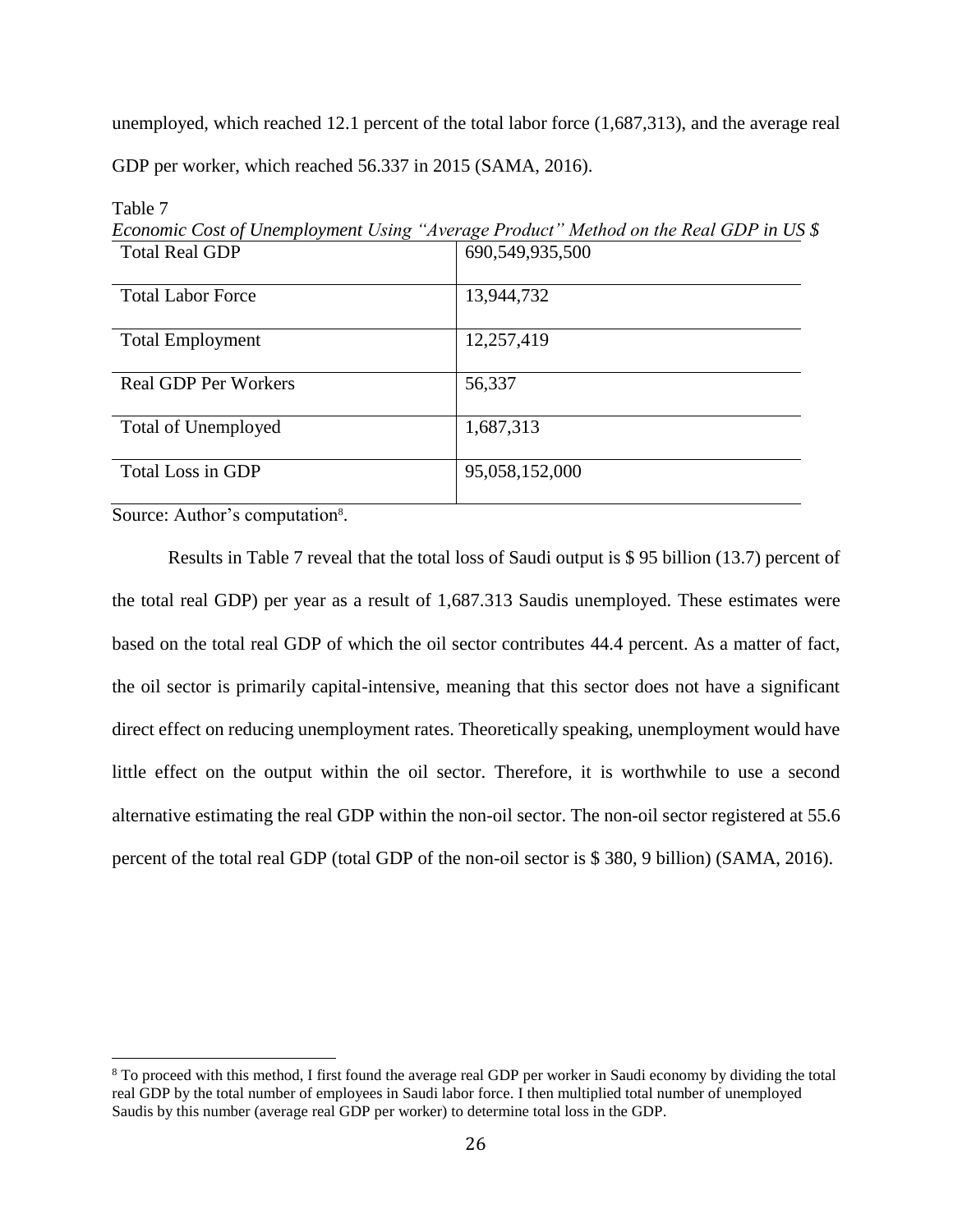Table 8

*Economic Cost of Unemployment Using "Average Product" Method on the Real GDP of Non-Oil Sector in US \$*

| <b>Total Real GDP</b>       | 380,995,090,000 |
|-----------------------------|-----------------|
|                             |                 |
| <b>Total Labor Force</b>    | 13,944,732      |
|                             |                 |
| <b>Total Employment</b>     | 12,257,419      |
|                             |                 |
| <b>Real GDP Per Workers</b> | 31,082          |
|                             |                 |
| <b>Total of Unemployed</b>  | 1,687,313       |
|                             |                 |
| Total Loss in GDP           | 52,446,438,200  |
|                             |                 |

Source: Author's computation<sup>9</sup>.

Results in Table 8 reveal an estimation of economic cost (losses in the real GDP of the non-oil sector) from the number of unemployed people in 2016. The loss of real GDP of the non-oil sector is 52.4 billion per year (13.1 percent of the total real GDP of non-oil sector). Based upon the above method, Saudi economy has been suffering greatly from high rates of persistent unemployment. To conclude, Saudi policy-makers must tackle the problem of unemployment to avoid these economic costs and other non-quantified social costs.

# **Conclusion**

 $\overline{\phantom{a}}$ 

This study showed that the negative impact of unemployment hits more than just the individual left without a job; in fact, the detriment of unemployment ripples out throughout the entire economy and society as more and more individuals fall into its grasp. Therefore, given the

<sup>&</sup>lt;sup>9</sup> "Average product" method estimate was determined as follows: finding the total real GDP for non-oil sector and dividing it by the total number of employees in this sector (total employees in the Saudi labor force minus the total employees in the oil sector) to get the average real GDP of non-oil sector per worker. The result was then multiplied by the total number of unemployed people.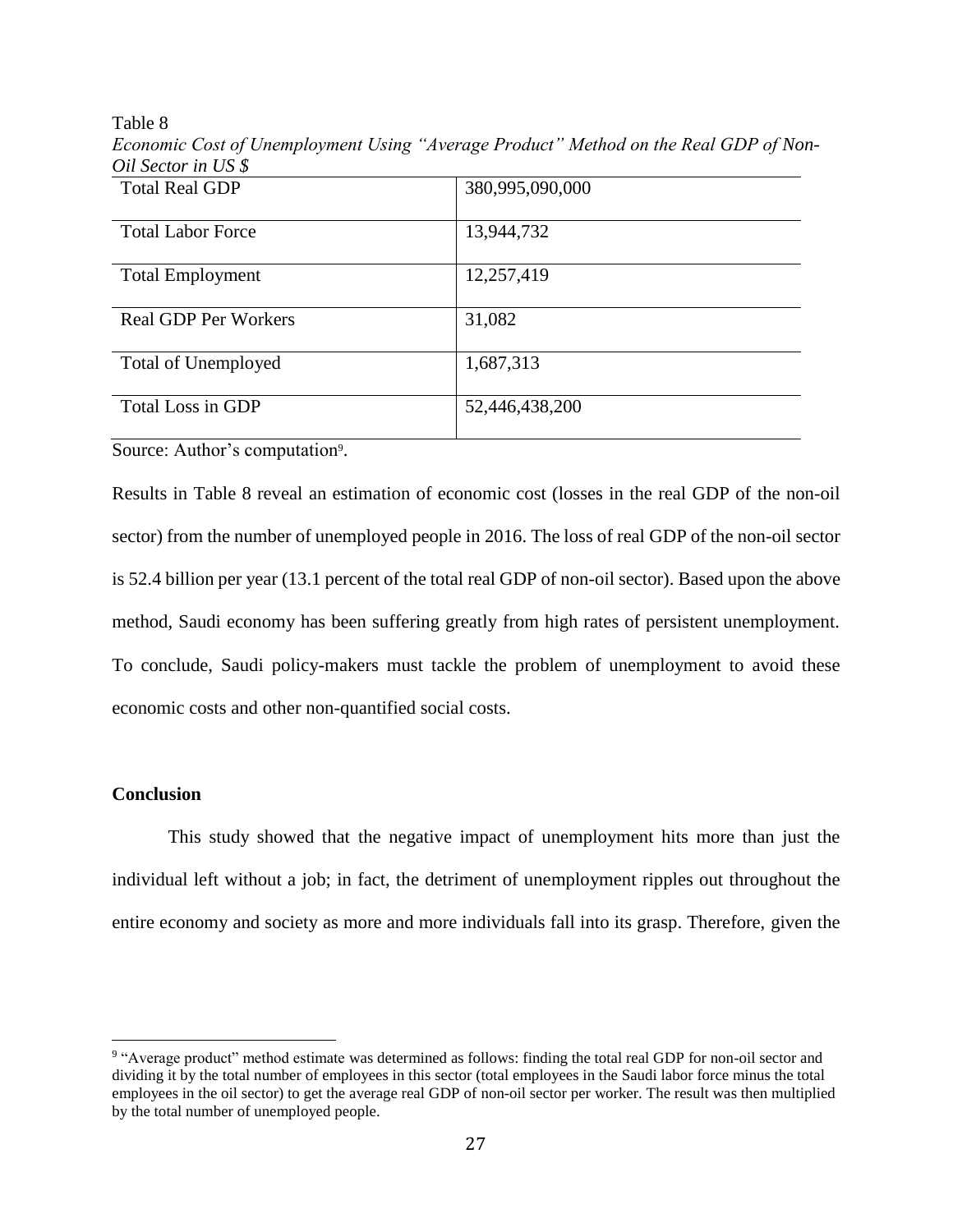unemployment, economic, or social costs, it is important that the Saudi policy makers focus their efforts on solving the root causes of unemployment.

Moreover, extreme rates of unemployment tend to reduce overall production and operation, which slows economic growth. As the results of "average product" method in this study show, the loss of Saudi output is \$ 95 billion for year of 2016 as a result of 1,687313 Saudis unemployed (based on total real GDP) and the loss of real GDP of the non-oil sector is 52 billion for the same year as a result of 1,687,313 Saudis unemployed. Thus, the estimated output loss should be significant enough to draw policy-makers' attention to the unemployment problem.

In conclusion, unemployment is a challenge that brings to the fore many social and economic costs. In fact, Saudi Arabia has vast amounts of capital and a high number of skilled labor. This secures its position as a developed country in the modern world. Under those circumstances, policy-makers must adapt an effective approach to reduce unemployment. Currently, one way of tackling unemployment problem is to fast the process of Saudi Arabia Vision 2030 that is able to attain and maintain full employment and environmental sustainability transferring the Saudi economy from oil-based economy to Knowledge-based economy.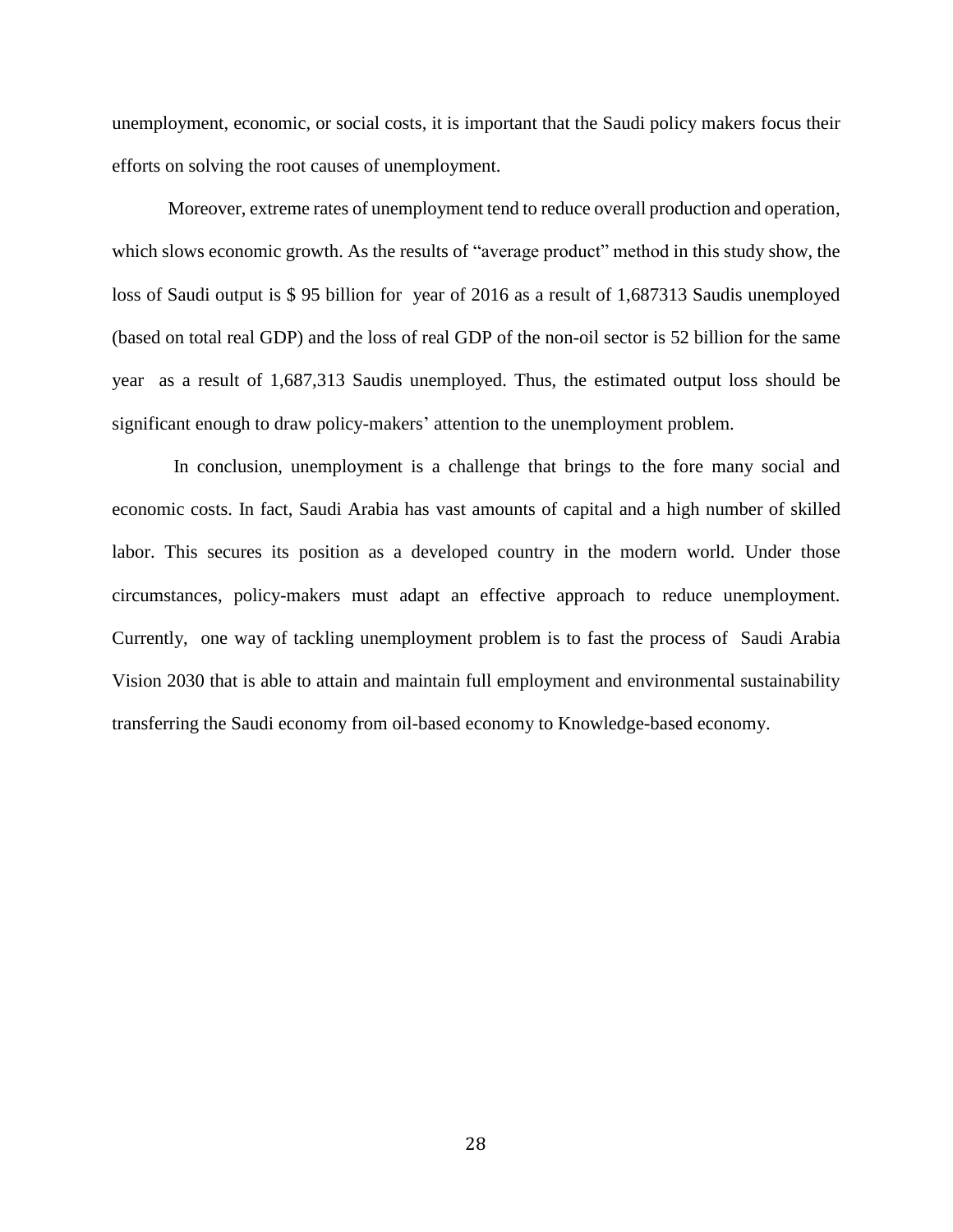## **References**

- Abel, A. B., & Bernanke, B. S. (2005). *Macroeconomics.* Boston, MA: Pearson Addison Wesley.
- Akram, M., Hussain, S., Raza, S. H., & Masood, S. (2014). An empirical estimation of Okun's law in context of Pakistan. *Journal of Finance and Economics, 2*(5), 173-177.
- Al-Asmari, M. G. H. (2008). Saudi labor force: Challenges and ambitions. *JKAU: Arts & Humanities, 16*(2), 19-59.
- Al-Dosary, A. S., & Rahman, S. M. (2005). Saudization (Localization): A critical review. *Human Resource Development International, 8*(4), 495-502.
- Al-Habees, M. A., & Abu Rumman, M. (2012). The relationship between unemployment and economic growth in Jordan and some Arab countries. *World Applied Sciences Journal, 18*(5), 673-680.
- Al-Harthi, M. A. (2000). *The political economy of labor in Saudi Arabia: The causes of labor shortage* (Unpublished doctoral dissertation). State University of New York at Binghamton, Political Science Department, Binghamton, New York.
- Al Munajjed, M. (2010). *Women's employment in Saudi Arabia: A major challenge.* Booz & Company. Retrieved from [https://ncys.ksu.edu.sa/sites/ncys.ksu.edu.sa/files/Women002\\_5.pdf](https://ncys.ksu.edu.sa/sites/ncys.ksu.edu.sa/files/Women002_5.pdf)
- Al-Qudsi, S. S. (2005). *Unemployment evolution in the GCC economies: Its nature and relationship to output gaps.* Retrieved from <http://squdsi.com/downloads/Unemployment%20in%20the%20GCC.pdf>
- Apap, W., & Gravino, D. (2014). *Okun's law in Malta: Lessons learnt from a sectoral perspective.* Economic Policy Department Working Paper. Ministry for Finance: Malta.
- Ball, L., Furceri, D., Leigh, D., & Loungani, P. (2013, September 10). *Does one law fit all? Cross-country evidence on Okun's law.* Retrieved from <https://www.slideshare.net/ploungani/okun-talk-at-new-school-by-prakash-loungani>
- Ball, L., Jalles, J. T., & Loungani, P. (2015). Do forecasters believe in Okun's law? An assessment of unemployment and output forecasts. *International Journal of Forecasting, 31*(1), 176-184.
- Berger, S., & Forstater, M. (2007). Toward a political institutionalist economics: Kapp's social costs, Lowe's instrumental analysis, and the European institutionalist approach to environmental policy. *Journal of Economic Issues, 41*(2), 539-546.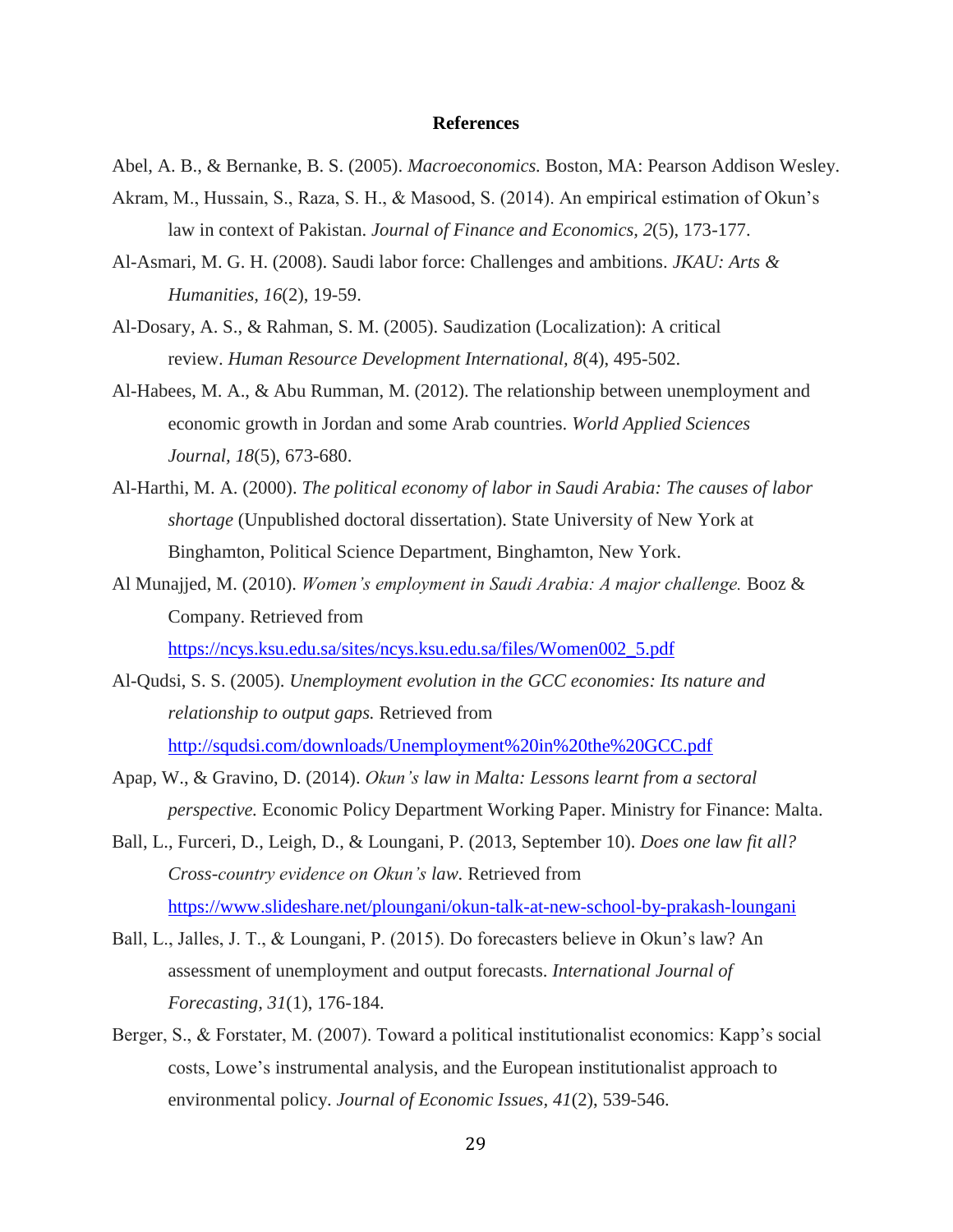- Blakely, T. A., Collings, S. C., & Atkinson, J. (2003). Unemployment and suicide. Evidence for a causal association? *Journal of Epidemiology and Community Health*, *57*(8), 594-600.
- Cháfer, C. M. (2015). *An analysis of the Okun's law for the Spanish provinces.* (No. 201501). University of Barcelona, Research Institute of Applied Economics.
- Darity, W. (1999). Who loses from unemployment. *Journal of Economic Issues,* 491-496. doi: [10.1080/00213624.1999.11506182](http://dx.doi.org/10.1080/00213624.1999.11506182)
- Davidson, P. (1984). Reviving Keynes's revolution. *Journal of Post Keynesian Economics*, *6*(4), 561-575.
- Eldemerdash, N. (2014). *Securitizing unemployment and migration in Saudi Arabia* (MA Candidate). Political Science, University of Toronto.
- Fatai, B. O., & Bankole, A. (2013). Empirical test of Okun's law in Nigeria. *International Journal of Economic Practices and Theories, 3*(3), 227-231.
- Feather, N. T. (1990). The effects of unemployment on work values and motivation. In U. Kleinbeck, H-H. Quast, H. Thierry, & H. Hacker (Eds.), *Work motivation* (pp. 201-229). Hillsdale, NJ: Lawrence Erlbaum.
- Forstater, M. (2002a). Full employment and environmental sustainability. In E. Carlson & W. Mitchell (Eds.), *The urgency of full employment*. Sydney, Australia: The Centre for Applied Economic Research, University of South Wales Press.
- Forstater, M. (2002b). Full employment policies must consider effective demand and structural and technological change. In P. Davidson (Ed.), *A post Keynesian perspective on twentyfirst century economic problems* (p. 195). Cheltenham, UK: Edward Elgar.
- Forstater, M. (2002d, February). *Unemployment.* Working Paper 20. Center for Full Employment and Price Stability, University of Missouri-Kansas City.
- Forstater, M. (2013b). Unemployment and underemployment. In P. Mason (Ed.), *Encyclopedia of race and racism* (2nd ed., Vol. 4, pp. 213-220). Detroit, MI: Macmillan Reference.
- Forstater, M. (2015a). Complementary currencies, communities, cooperation: The local job guarantee in the Eurozone. In A. Bitzenis, N., Karagiannis, & J. Marangos (Eds.), *Europe in crisis: Problems, challenges, and alternative perspectives* (pp. 195-204). New York, NY: Palgrave Macmillan.
- Forstater, M. (2015b). Working for a better world: Cataloging arguments for the right to employment. *Philosophy & Social Criticism*, *41*(1), 61-67.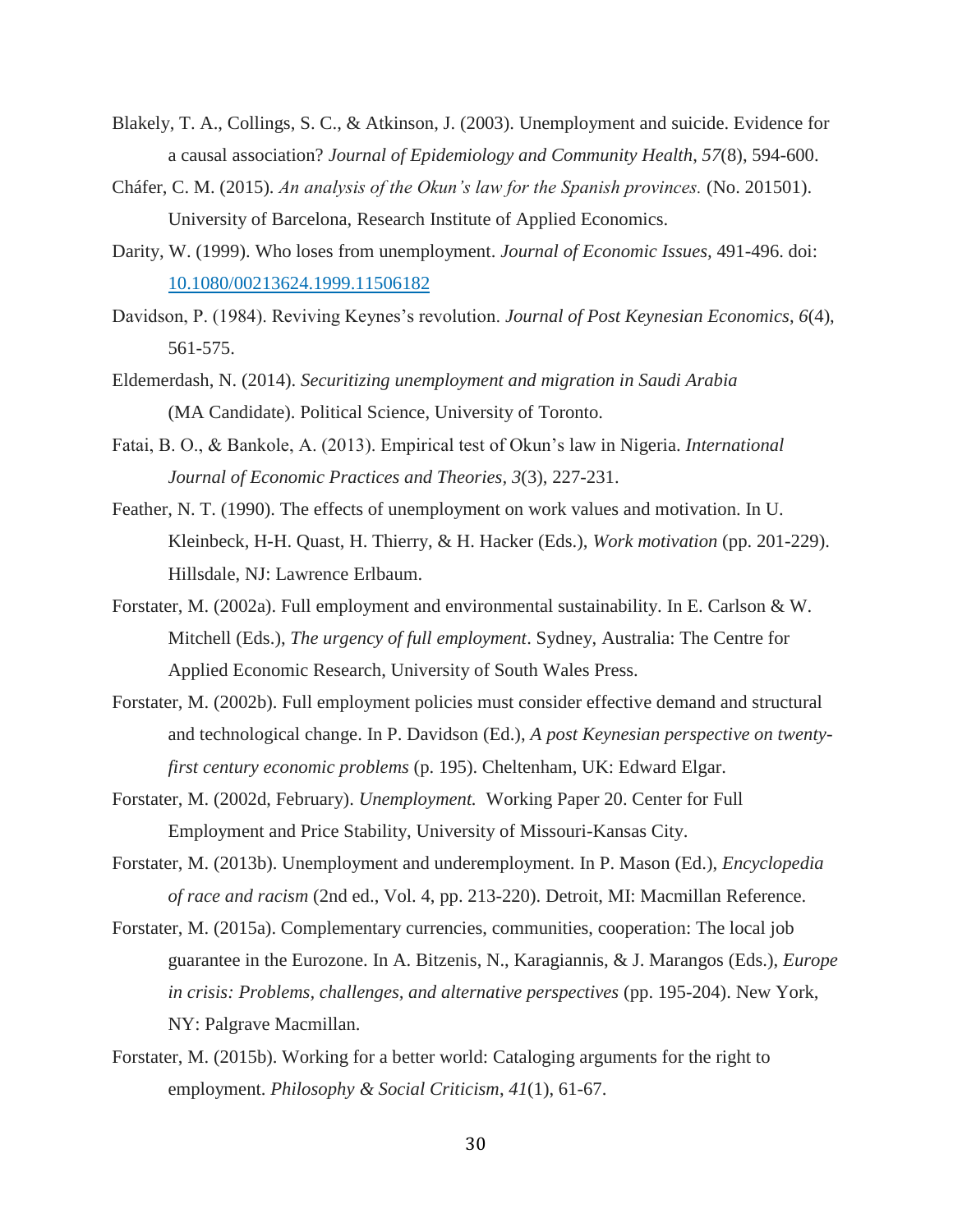- Howard, M. C, & King, J. E. (1985). *The political economy of Marx.* New York, NY: NYU Press.
- International Monetary Fund. (2013, July). *Saudi Arabia: 2013 Article IV consultation.*  Washington DC: Author.
- Jahoda, M. (1982). *Employment and unemployment: A social-psychological analysis* (Vol. 1). Cambridge, UK: Cambridge University Press Archive.
- Kabanova, E., & Tregub, I. V. (2012). *Okun's law testing using modern statistical data.* Retrieved from<http://www.freit.org/WorkingPapers/Papers/Development/FREIT488.pdf>
- Kabli, S. A. (2014). *Unemployment in Saudi Arabia: Assessment of the Saudization program and the imperatives leading to youth unemployment* (Unpublished Master's thesis).The American University in Cairo.
- Kaboub, F. (2015). *The cost of unemployment and the job guarantee alternative in Saudi Arabia* (Doctoral dissertation). University of Missouri-Kansas City.
- Keynes, J. M. (1936/1978). The general theory of employment, money and interest. In E. Johnson & D. Moggridge (Eds.), *The collected writings of John Maynard Keynes* (Vol. 7). New York, NY: Cambridge University Press.
- Keynes, J. M. (1937). Alternative theories of the rate of interest. *The Economic Journal, 47*(186), 241-252.
- Knotek II, E. S. (2007). How useful is Okun's law? *Economic Review-Federal Reserve Bank of Kansas City, 92*(4), 73.
- Kregel, J. (1988). Irving Fisher, great-grandparent of the general theory: Money, rate of return over cost and efficiency of capital. *Cahiers d'économie politique, 14*(1), 59-68.
- Levine, L. (2013, January 7). *Economic growth and the unemployment rate.* Retrieved from [http://digitalcommons.ilr.cornell.edu/cgi/viewcontent.cgi?article=2003&context=key\\_wo](http://digitalcommons.ilr.cornell.edu/cgi/viewcontent.cgi?article=2003&context=key_workplace) [rkplace](http://digitalcommons.ilr.cornell.edu/cgi/viewcontent.cgi?article=2003&context=key_workplace)
- Marx, K., & Engels, F. (1990). *Capital* (Vol. I). London, UK: Penguin Classics.
- Mattoscio, N., Bucciarelli, E., Odoardi, I., & Persico, T. E. (2012). An examination of Okun's law: Evidence from European target countries. *Annals of the University of Oradea, Economic Science Series, 21*(2), 237-243.